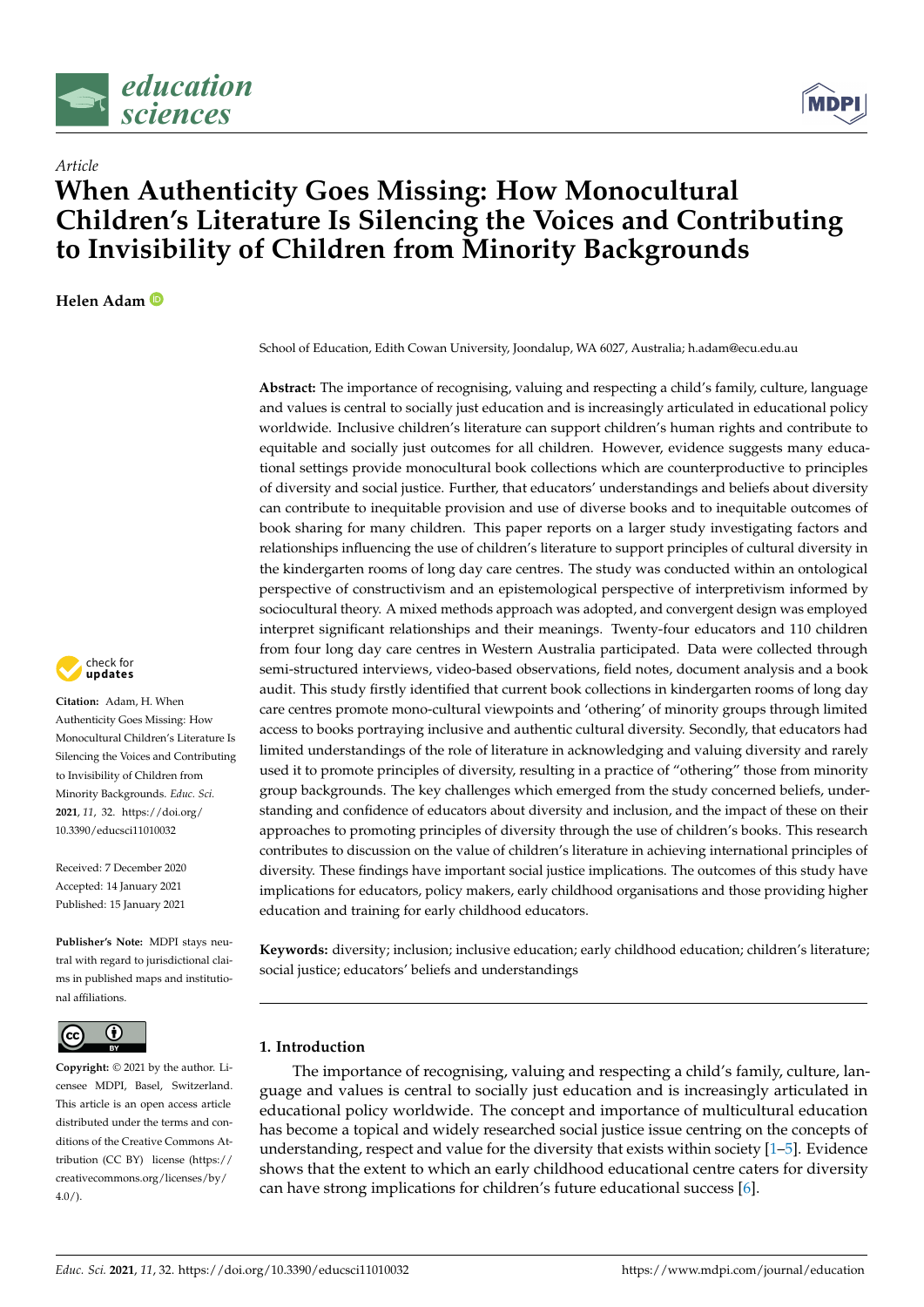#### *1.1. Children's Literature to Support Principles of Diversity*

One way in which educators can address diversity is through the use of inclusive literature as an enabler of "culturally responsive pedagogy" [\[7\]](#page-15-3) with educators playing an important role as mediators between the literature texts and the children. When educators use culturally responsive pedagogy through literature, they actively involve children in engaging with diverse literature and exploring meaning, ideas, viewpoints, ideas and responses to books that reflect their own worlds and, importantly, the world of those different to themselves [\[8–](#page-15-4)[10\]](#page-16-0).

A review of existing research reveals considerable evidence that children's literature can serve as a useful resource for supporting principles of diversity [\[1](#page-15-0)[,7](#page-15-3)[,11](#page-16-1)[–17\]](#page-16-2). These studies demonstrate the importance of introducing diversity in literature from birth. Further, they highlight the significance of including racial diversity as a way of introducing children to others who are different to themselves. Yet, despite this potential, evidence suggests that early education and care settings in English speaking countries, including Australia, often provide monocultural, exclusive and potentially biased literature [\[13](#page-16-3)[,17](#page-16-2)[–19\]](#page-16-4). Continual exposure to such literature can cumulatively impact on children's long-term attitudes and perceptions of diversity and well-being [\[13,](#page-16-3)[17](#page-16-2)[–20\]](#page-16-5). Other evidence suggests that many educators hold limited understandings and beliefs about diversity which can contribute to inequitable provision and use of diverse books and to inequitable outcomes of book sharing for many children [\[17](#page-16-2)[,18](#page-16-6)[,21\]](#page-16-7).

## *1.2. Defining Diversity in the Context of This Paper*

The term "diversity" is generally held to encompass a broad range of differences; these include differences in age, race, colour, religion, ethnicity, gender, languages and sexual orientation. Additionally, it can include aspects such as socio-economic background, education, work experience and physical and mental capabilities [\[22\]](#page-16-8). In 1989, the Australian Government ratified The United Nations Convention on the Rights of the Child [\[23\]](#page-16-9) which placed principles of diversity at the centre of consideration for the education and care of young children. This declaration explicitly reinforces the aspects of diversity as defined above as well as also referring to nations of origin, the values of those nations and respect for those from different civilisations. Several of these aspects are closely related and can be grouped broadly under race and culture.

Rudine Sims Bishop [\[1\]](#page-15-0), arguably one of the most influential scholars in the field of multicultural education, calls for multicultural education to be focused on all children and asserts that multicultural literature should be inclusive and comprehensive and incorporate "books that reflect(ed) the racial, ethnic and social diversity that is characteristic of our pluralistic society and the world"  $[1]$  (p. 3). Bishop claims that "race or colour is one of the most, if not the most divisive issues in society"  $[1]$  (p. 3) and thus examines issues relating to the use of multicultural literature from and about people of colour. Other researchers such as Boutte et al. [\[13\]](#page-16-3) take the viewpoint that multicultural education should be for all children, but they focus on the issues of culture and race as areas having the greatest impact on promoting multicultural education. Given the evidence of these and other researchers, this paper will focus particularly on the concepts of race and culture within the framework of diversity.

#### *1.3. The Australian Context*

In Australia, early childhood education was brought under national policies for the first time in 2008. Since then, the education of young children has been included in the National Quality Agenda (NQA), the National Quality Framework (NQF) and subsequently governed by the National Quality Standard (NQS) [\[24\]](#page-16-10) which incorporates the Early Years Learning Framework (EYLF) [\[25\]](#page-16-11) as the guiding framework for the curriculum of all early education and care settings for children aged 0–5 years of age. A key component of this framework establishes principles to guide practice and sets goals to be achieved in relation to the recognition of, and provision for, diversity. Importantly, the framework recommends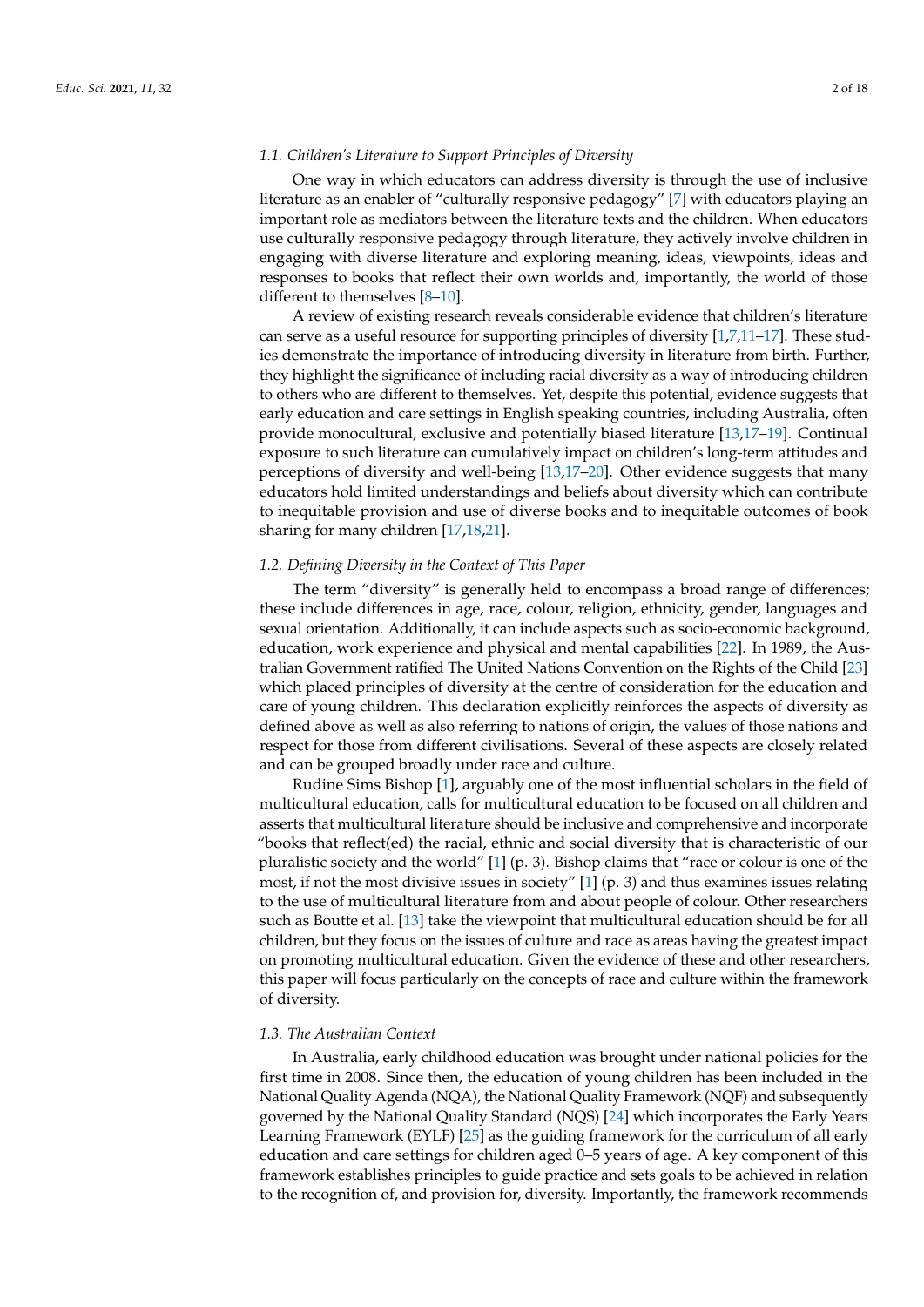the use of children's literature to develop literacy skills and to explore how texts can construct identities and stereotypes.

In order to meet NQS, it is important for all elements of childcare play and learning environments, resources and educator practices to reflect a consideration of diversity. Therefore, educators must carefully consider current practice and make informed judgements on aspects of practice that may need to change to ensure standards are met, as well as identifying any existing practice that may be counterproductive. One way of meeting the goals, principles and practices described in the policy frameworks is using quality children's literature. The value of books has been recognised in the EYLF [\[25\]](#page-16-11). The EYLF advocates the use of quality literature for engaging children with text and the meaning it constructs. Importantly, this framework recognises that children need the opportunity to engage with books that reflect both familiar and unfamiliar cultural representations [\[25\]](#page-16-11) Thus, highlighting the importance for educators to consider the types of texts they need to select in the interest of promoting children's social, emotional and literacy development through recognition of diversity.

In order to meet NQS, it is important for all elements of childcare play and learning environments, resources and educator practices to reflect a consideration of diversity. Therefore, educators must carefully consider current practice and make informed judgements on aspects of practice that may need to change to ensure standards are met, as well as identifying any existing practice that may be counterproductive. One way of meeting the goals, principles and practices described in the policy frameworks is using quality children's literature. The value of books has been recognised in the EYLF [\[25\]](#page-16-11). The EYLF advocates the use of quality literature for engaging children with text and the meaning it constructs. Importantly, this framework recognises that children need the opportunity to engage with books that reflect both familiar and unfamiliar cultural representations [\[25\]](#page-16-11), thus highlighting the importance for educators to consider the types of texts they need to select in the interest of promoting children's social, emotional and literacy development through recognition of diversity.

#### *1.4. Challenges in Addressing and Responding to Diversity*

A body of evidence suggests that early childhood educators, including those in Australia [\[26\]](#page-16-12), face challenges in both understanding and responding to diversity in their classrooms [\[7,](#page-15-3)[27\]](#page-16-13). Evidence across the years suggests that educators often see their role in addressing diversity as being related to teaching children the English language [\[26\]](#page-16-12) or assimilating and socialising children into the dominant culture [\[26,](#page-16-12)[28](#page-16-14)[–31\]](#page-16-15).

Children begin to develop an awareness and recognition of diversity early in life [\[31,](#page-16-15)[32\]](#page-16-16). Bar-Haim et al. found in a 2006 study of 36 infants that children develop a bias towards their own race as early as three to six months of age [\[33\]](#page-16-17). In Australia, the work of McNaughton through the Preschool Equity and Social Diversity study [\[3\]](#page-15-5) found pre-school children to have strong awareness of colour and race including the association of these with power. McNaughton further highlighted that children define both themselves and others through these understandings [\[3\]](#page-15-5). Evidence suggests that exploring race and culture, including through literature and literature discussion, can contribute to children's worldviews and the development of their sense of identity and well-being. However, an environment in which discussion of race and difference are avoided leads to a "colour blind" environment in which the unique histories, cultures, values and experiences of minority groups are ignored or forgotten [\[34\]](#page-16-18).

Evidence suggests that educators are often hesitant to discuss issues relating to equality, power, values and attitudes because they lack confidence and knowledge compounded by a lack of resources [\[21\]](#page-16-7). Others suggest that educators may avoid talking about race and racial issues, believing that children are too young for such discussions [\[35,](#page-16-19)[36\]](#page-16-20) or that some educators hold concerns that such a discussion might be considered racist in itself [\[35\]](#page-16-19). Still others construct children from diverse cultural and linguistic backgrounds as being "other" and take a viewpoint that the most important focus for these children is to learn to speak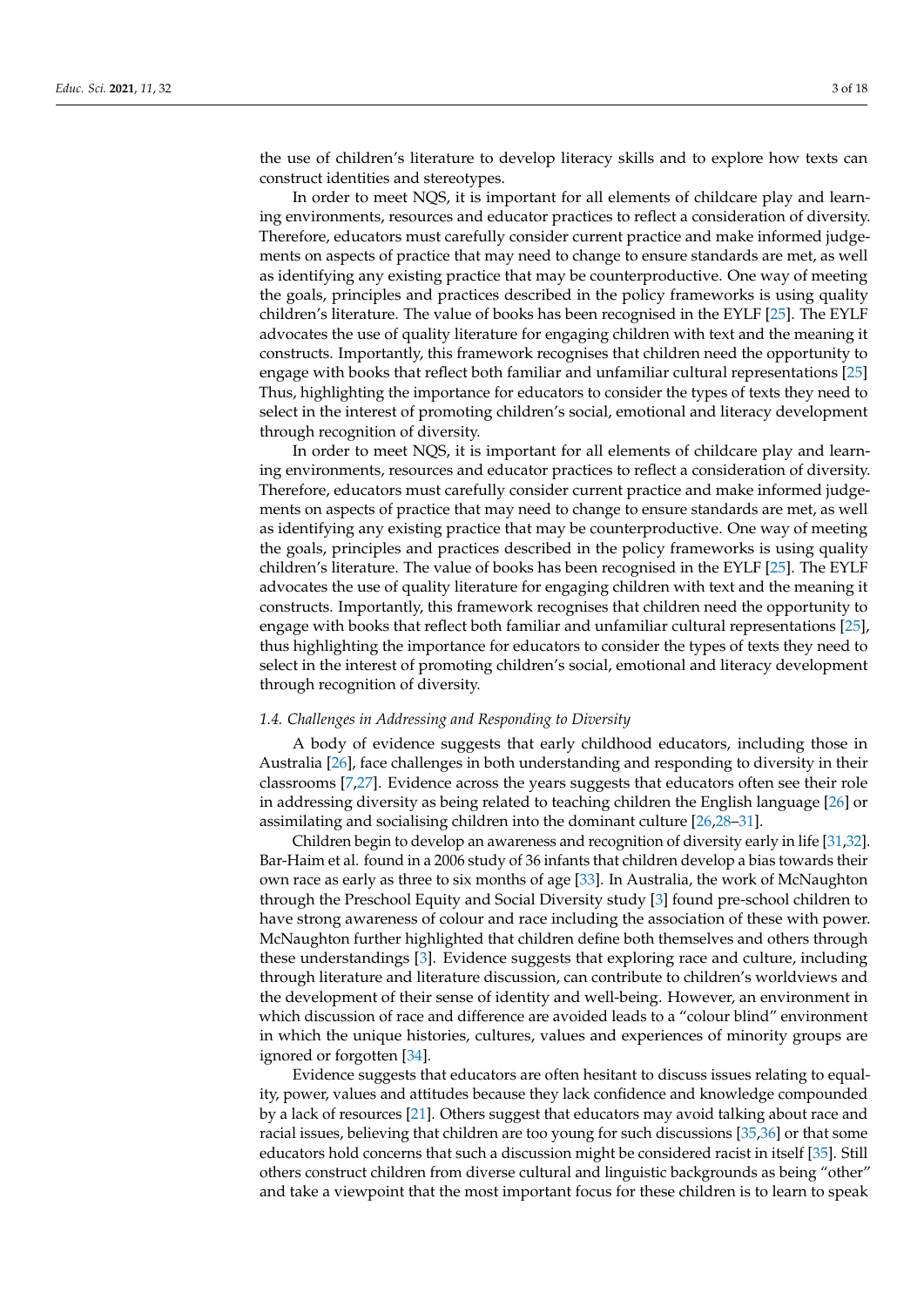English [\[26](#page-16-12)[,37\]](#page-16-21). Many of these educators also aim to assimilate children into the dominant culture, often viewing the children's own backgrounds as "burdens" or challenges and thus teaching about diversity can often be superficial or tokenistic [\[26](#page-16-12)[,38\]](#page-17-0). In addition, some educators mistakenly believe that one book about a particular cultural group is adequate to portray that group's viewpoints and perspectives [\[39\]](#page-17-1). Such beliefs can influence the curriculum decisions made by educators thus potentially further contributing to practices that may unwittingly reinforce a perception of the dominant culture as being preferable or superior.

In contrast, there is some evidence that some educators working in culturally and linguistically diverse settings and having a high level of cultural competence can still use books to teach in a culturally responsive way even when those books do not reflect diversity [\[39\]](#page-17-1). Ultimately, this suggests that interactions between pedagogical practices, children's literature and children's learning will depend, in part, upon educators' professional knowledge, their training, confidence, skills and judgements and the quality and relevance of the literature they share with children. Despite this, there is a gap in the evidence on how educators' understandings of diversity impact on their pedagogy and practice [\[26\]](#page-16-12). In addition, while the potential for literature to support principles of diversity has been established, the implications for childcare and other early years' settings in Australia have not yet been fully explored.

Therefore, given the important role educators play as mediators between the literature texts and the children, it is important to investigate both the attitudes and practices of educators. Further, given the mandated requirements of the NQF, including those of the EYLF, research on the implications of using literature to address principles of diversity in early childhood education and care has the potential to add to the debate and inform future directions.

#### *1.5. Investigating the Understandings and Practices of Educators*

This paper reports on a study which investigated the factors and relationships influencing the use of children's literature to support principles relating to cultural diversity in the kindergarten rooms of long day care centres in Australia. The study was conducted within an ontological perspective of constructivism and an epistemological perspective of interpretivism informed by sociocultural theory [\[40](#page-17-2)[–42\]](#page-17-3). A mixed methods approach was adopted, and convergent design employed to synthesise the qualitative and quantitative data and interpret significant relationships and their meanings [\[42\]](#page-17-3).

This paper reports on the following research questions:

- What are educators' understandings and beliefs of the role of children's literature in supporting principles of diversity?
- How do educators select and use children's literature to promote principles of diversity?

## *1.6. Ethics*

The research was conducted with ethical approval granted through (University name and ethics number removed for review). Participants were given an information letter outlining the purpose of the research and their involvement. They were informed about confidentiality and security and their right to withdraw. All participants agreed to take part and signed a consent form.

## **2. Method**

#### *2.1. Participants and Context*

The study was conducted in the kindergarten rooms of five long day care centres in Western Australia selected by stratified purposeful sampling informed by data from the 2011 Australian Census [\[43\]](#page-17-4). Such sampling allowed for the selection of regions of diverse demographics including differing socio-economic profiles, varied ethnic population concentrations and urban and rural communities. Stratified purposeful sampling is particularly useful to study different models of implementing a particular teaching and learning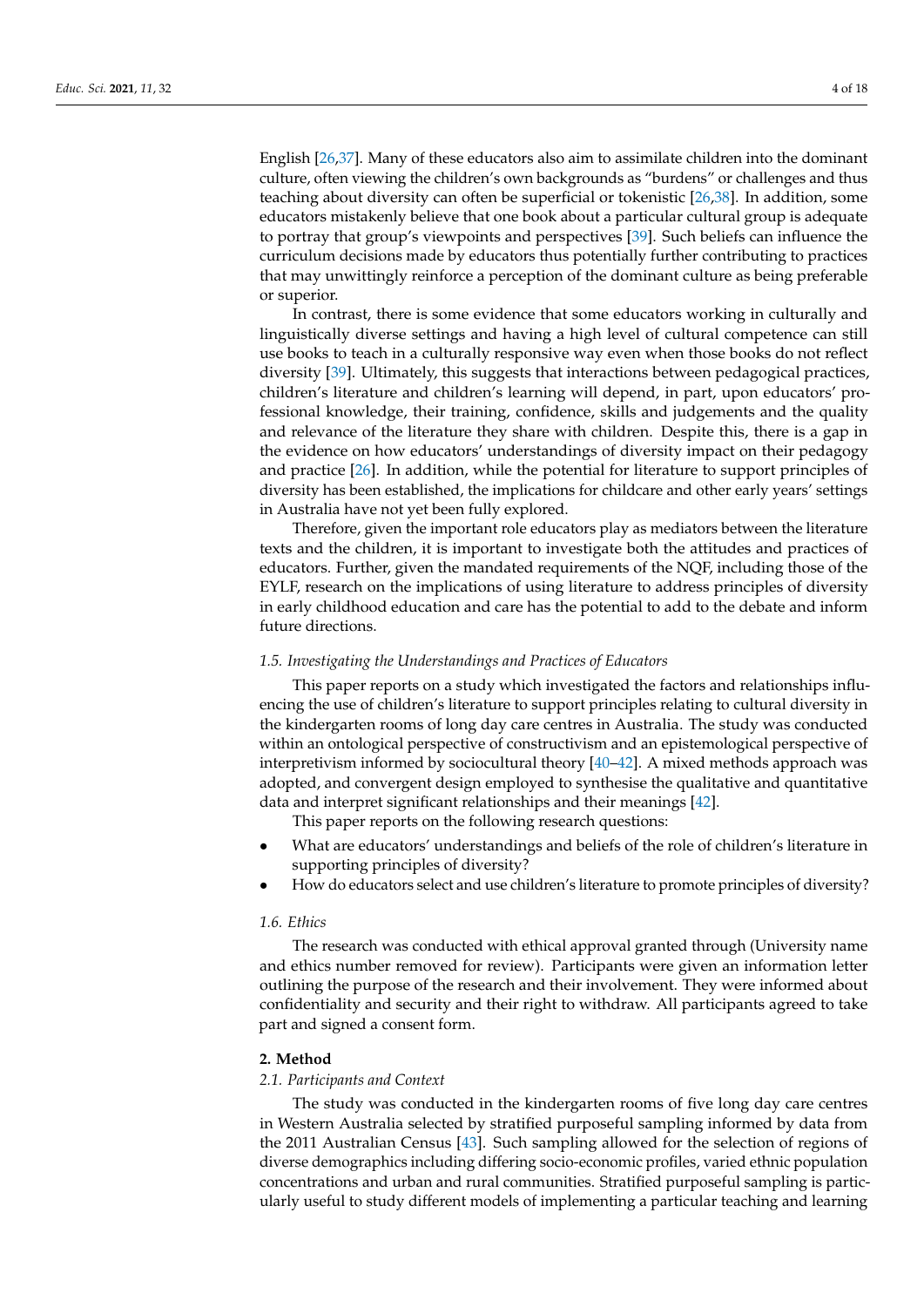strategy [\[44](#page-17-5)[,45\]](#page-17-6), in this case, that of book sharing with young children. This allowed for greater generalisability and transferability of findings as well as specific findings relevant to each participating centre.

Long day care centres in Western Australia operate in purposefully built or adapted buildings and provide full-time or part-time care usually for birth to five years. Long day care centres are owned and managed by, local councils, community organisations, non-profit organisations and private operators. All of these services must be operated in accordance with the Education and Care Services National Law and Regulations [\[24\]](#page-16-10).

Long day care centres are typically housed in multi room facilities and children are cared for in rooms according to their age. A typical long day care centre has separate rooms for babies (birth–24 months), toddlers (24–36 months) and kindergarten (36 months– preschool age) children. From 2012, long day care centres with more than 25 children have been required to employ at least one educator who holds an early childhood teaching qualification.

#### *2.2. Research Participants and Selection*

Twenty-four educators agreed to take part in the research, with qualifications ranging from an Education Assistant Diploma (6 months of study) to a Bachelor of Education (four years of study). The participants recruited included each centre coordinator and the educators in the kindergarten rooms of the centres. The children in the participating kindergarten room of each centre also took part. The parents of the children were invited to give informed consent for observation of children's participation and engagement in book sharing and use. There were 110 child participants. The four centres and all participants were assigned pseudonyms to ensure anonymity.

Demographic information for each of the participant centres is summarised in Table [1.](#page-5-0) The community demographic data were drawn from the 2011 Australian Census (ABS, 2011) and the participants' qualifications and experience data were drawn from the semistructured interviews.

## *2.3. Data Sources*

For the purpose of this paper, data were drawn from:

- An audit of 2413 children's books.
- 3 h and 35 min of recorded interviews with educators.
- 148 video recorded observations of book sharing sessions.
- 119 A4 pages of researcher's handwritten field notes.

These multiple data sources provided opportunities for triangulation of findings, thus enabling validation of themes by cross checking information.

## 2.3.1. Book Audit

An audit was conducted of all children's books available for use in each kindergarten room (*n* = 2413). A software programme called Book Collector was used in conjunction with an ISBN scanning app called CLZ Barry on an iPhone 5 to record the publishing details of the books. The results of the book audit are reported in another paper (removed for peer review) but summarised in this paper in order to make comparison between the book data, the interview data and the practice of the educators.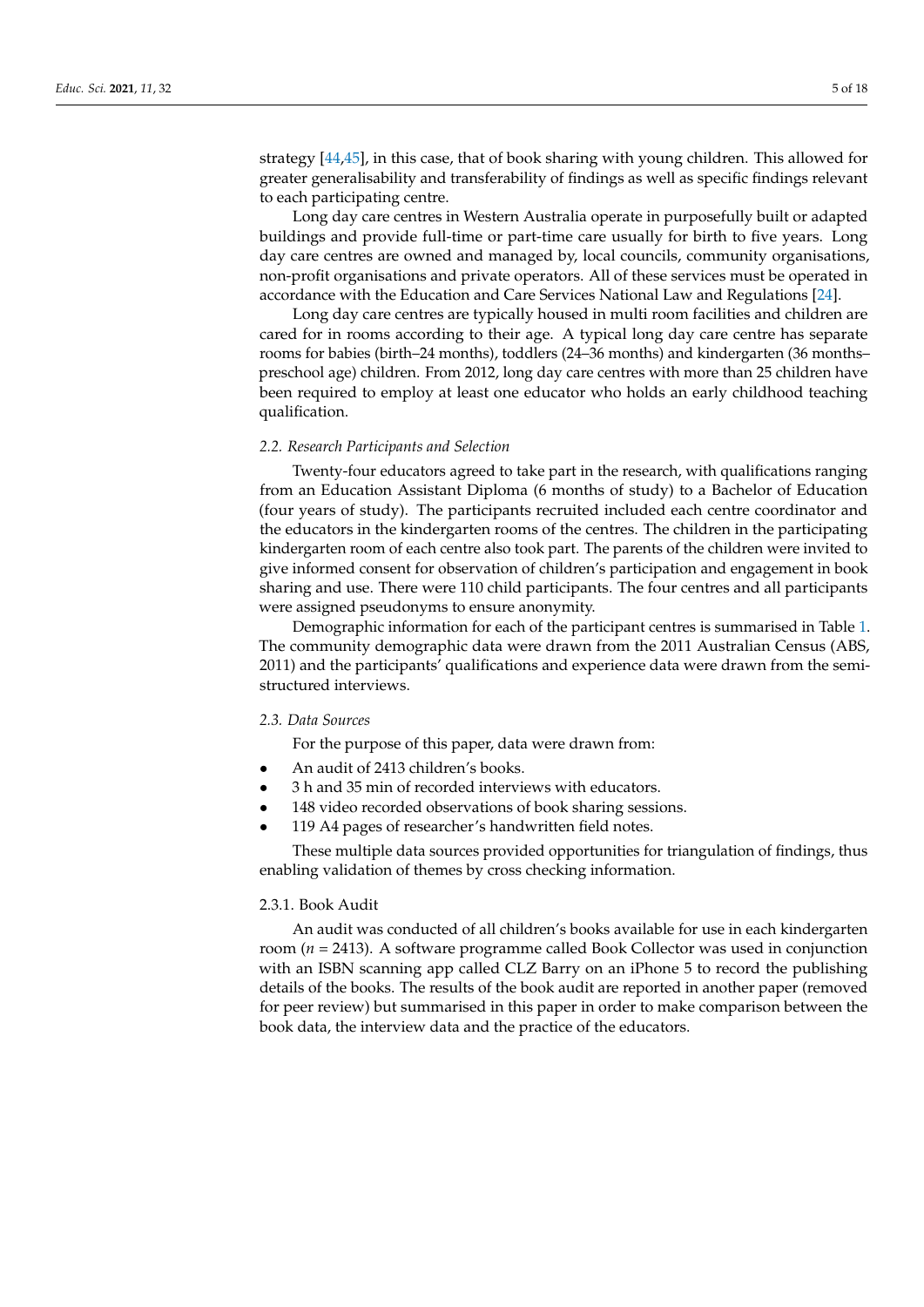## **Table 1.** Demographic information of participants and participant centres.

<span id="page-5-0"></span>

| Ownership/Operation/Location<br>Note: Pseudonyms Are Used<br>for Centre Names                                                             | % High Income<br>Household (Higher<br>than \$2000 per Week) | % Low Income<br>Earners (Less than<br>\$600 a Week) | Overseas Born<br>Population-%<br>of Total<br>Population | Speaks a Language<br>Other Than English<br>at Home-% of Total<br>Population | % of Total<br>Aboriginal and<br><b>Torres Strait</b><br><b>Islander Peoples</b> | Participant<br>Role                    | Participant<br>Pseudonym | Industry<br>Experience | Time in<br><b>This Centre</b> | Highest<br>Oualification                                | Other<br>Oualification                    | Other<br>Information                                   | No. of Other<br>Educators                                                                              | No. of Child<br>Participants |
|-------------------------------------------------------------------------------------------------------------------------------------------|-------------------------------------------------------------|-----------------------------------------------------|---------------------------------------------------------|-----------------------------------------------------------------------------|---------------------------------------------------------------------------------|----------------------------------------|--------------------------|------------------------|-------------------------------|---------------------------------------------------------|-------------------------------------------|--------------------------------------------------------|--------------------------------------------------------------------------------------------------------|------------------------------|
| Riverview:<br>Not for profit centre<br>Western Suburb of Perth<br>Metropolitan Area                                                       | 47.3%<br>(Includes $13\% > $4000$ )                         | 13%                                                 | 34%                                                     | 15.7%                                                                       | 0.18%<br>Below national<br>percentage of overall<br>pop (3%)                    | Centre<br>Coordinator                  | Jill                     | $20 - 25$<br>vears     | 9 years                       | Bachelor of<br>Children's<br>Services                   | Diploma of<br>Child<br>Psychology         | Also holds<br>nursing<br>qualificat-ion<br>and Cert iv | $\overline{5}$                                                                                         | 36                           |
|                                                                                                                                           |                                                             |                                                     |                                                         |                                                                             |                                                                                 | Lead Educator<br>Kindergar-ten<br>Room | Michelle                 | $15 - 20$<br>vears     | 2 years                       | Bachelor of Arts<br>Early Childhood<br>Education        | N/A                                       | Oualificat-ion<br>gained in<br>Ireland                 |                                                                                                        |                              |
| <b>Community House</b><br>Not for profit centre Northern<br>suburbs of Perth Metropolitan<br>Area<br>Funded by WA Dept. of<br>Local Govt. | 13.9%<br>(Includes $0.7\% > $4000$ )                        | 22.8%                                               | 53%                                                     | 57%                                                                         | 4.3%<br>Above national<br>percentage of overall<br>pop (3%)                     | Centre<br>Coordinator                  | Warren                   | $25 - 30$<br>vears     | 6 months                      | Diploma of<br>Leadership and<br>Management              | Associate<br>Diploma of<br>Child Services | Nil                                                    |                                                                                                        | 22                           |
|                                                                                                                                           |                                                             |                                                     |                                                         |                                                                             |                                                                                 | Lead Educator<br>Kindergar-ten<br>Room | Lily                     | $0 - 5$ years          | 4 months                      | Honours Degree<br>in Early<br>Childhood<br>Education    | N/A                                       | Oualifica-tion<br>gained in<br>Ireland                 |                                                                                                        |                              |
| Dockside<br>Not for profit centre outer<br>suburb of Perth Metropolitan<br>Area                                                           | 17.6%<br>(Includes $1.5\% > $4000$ )                        | 30.7%                                               | 40%                                                     | 9.8%                                                                        | $1.4\%$<br>Below national<br>percentage of overall<br>pop                       | Centre<br>Coordinator                  | Tracy                    | $10 - 15$<br>vears     | 2 years                       | Diploma of<br>Children's<br>Services                    | Cert iii                                  | Nil                                                    |                                                                                                        | 34                           |
|                                                                                                                                           |                                                             |                                                     |                                                         |                                                                             |                                                                                 | Lead Educator<br>Kindergar-ten<br>Room | Alice                    | $0-5$ years            | 5 years                       | Diploma of<br>Children's<br>Services                    | Cert iii                                  | Working to BSc<br>in Early<br>Child-hood               |                                                                                                        |                              |
| Argyle<br>Not for profit centre remote<br>north east of Western Australia                                                                 | 33%<br>(Includes $4.8\% > $4000$ )                          | 10.5%                                               | 15.8%                                                   | 11.6%                                                                       | 25.8%<br>Well above national<br>percentage of overall<br>pop (3%)               | Centre<br>Coordinator                  | Sarah                    | $30 - 35$<br>vears     | $0 - 5$ years                 | Diploma of<br>Children's<br>Services                    | Cert iii                                  | Nil                                                    | 3 (2 from local<br>Abor-iginal langua-ge<br>Centre and visited<br>once in the<br>observ-ation period). | 18                           |
|                                                                                                                                           |                                                             |                                                     |                                                         |                                                                             |                                                                                 | Lead Educator<br>Kindergar-ten<br>Room | Debbie                   | $25 - 30$<br>vears     | 5 months                      | Bachelor's<br>Degree in Early<br>Childhood<br>Education | Cert iii                                  | Nil                                                    |                                                                                                        |                              |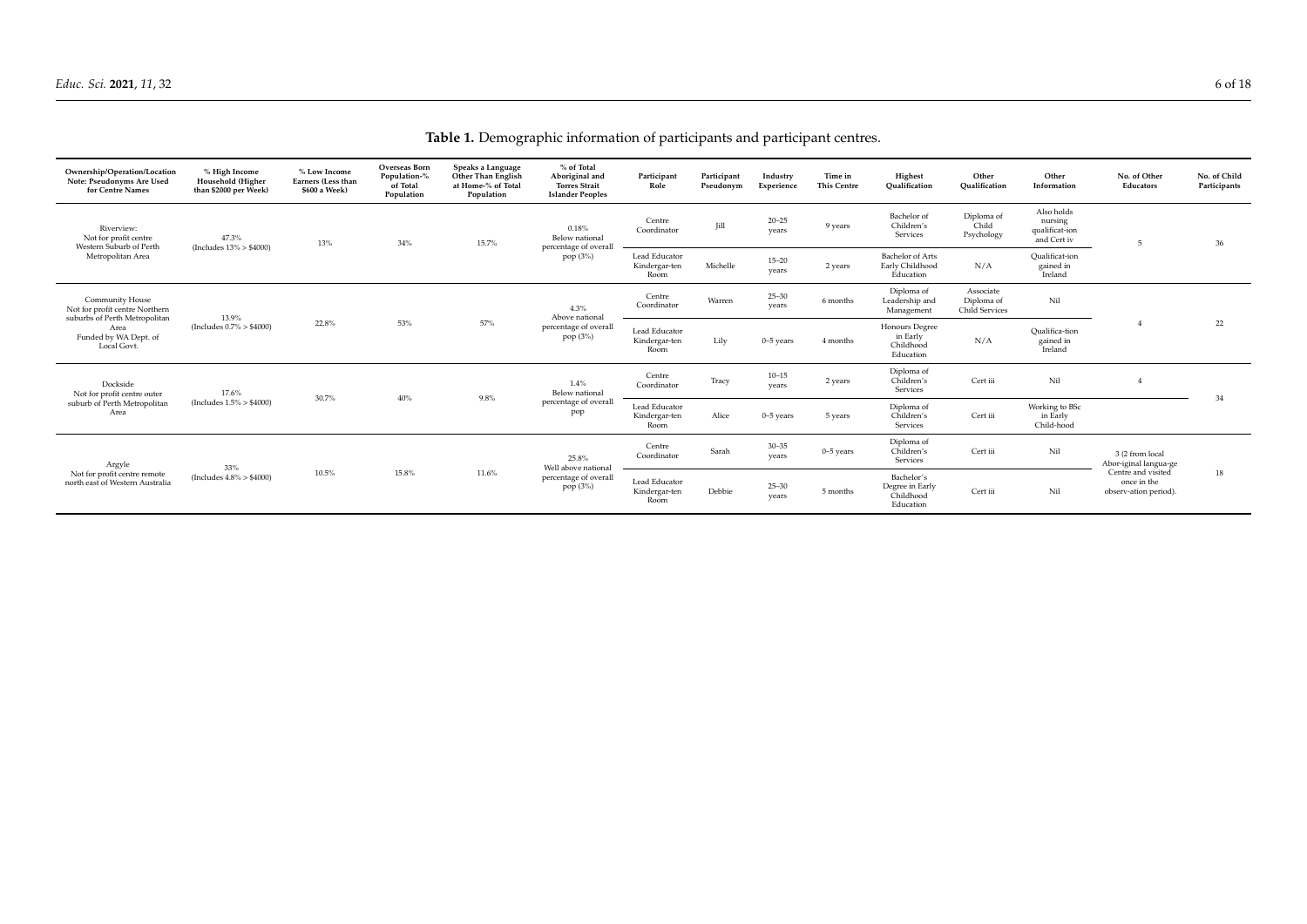## 2.3.2. Interview Data

The Centre Coordinator and the Lead Educator from each centre were interviewed at the start of the study. Educators were asked about their experience, their understandings and practice relating to selecting and using children's literature, and their understandings of children's literature in relation to the EYLF. Supplementary Appendix SI presents the Semi Structured Interview Framework used in this study.

Additionally, incidental unstructured interviews and member checking interviews took place throughout the study with most educators. Interviews were recorded using a Phillips Digital Voice Tracer 7000 Conference Recorder device. The initial interviews were transcribed by a transcription service with subsequent incidental and member checking interviews transcribed by the researcher. These were returned to each participant for member checking and clarification. In one centre, the Lead Educator declined being recorded and, therefore, detailed notes were taken during interviews and member checking took place during the observation visit period.

## 2.3.3. Book Sharing Data and Detailed Observation Spreadsheet

Video recorded observations were made of all book sharing sessions involving an educator and one or more children over a period of five consecutive weekdays in each centre. The book sharing sessions were all part of the daily programme of each participant room.

The researcher designed a detailed observation spreadsheet to record details relating to the book sharing sessions. For the purpose of this paper, data relating to the book sharing sessions in which educators reported an intention to include a focus or acknowledgment of diversity were extracted. Data included the stated intention of the session, the book used for the session and the associated analyses of each book regarding the cultural diversity categories and viewpoint and ideologies of each book.

## 2.3.4. Field Notes

The educator kept detailed field notes during each observation period. These assisted the researcher to crosscheck data and to ensure reliable and unbiased judgment could be made through comparison and triangulation with all data sources.

#### *2.4. Data Analysis*

All books (*n* = 2413) were analysed for representation of cultural diversity using The Cultural Diversity Categories Framework developed from the work of Bishop [\[1](#page-15-0)[,11](#page-16-1)[,12](#page-16-22)[,16\]](#page-16-23). As a result, each book was categorised into one of the following categories: Culturally Authentic, Culturally Generic, Culturally Neutral, Solely Caucasian or No People. The framework including detailed descriptors of each category is included as Appendix SII (in supplementary).

While this framework provided one measure of viewpoints and ideologies in books containing human characters, a large number of books in the study contained only nonhuman characters and "these, too, portray social viewpoints and ideologies that may be harder to distinguish than books containing people and identifying these viewpoints and ideologies was important to the study" [\[46\]](#page-17-7) (p. 822). Therefore, secondary analysis was carried out using a purposeful sample of all books shared by educators using the Viewpoints and Ideologies Framework developed from the work of Boutte et al. [\[13\]](#page-16-3) (Supplementary Appendix SII). This framework and detailed description are included as Supplementary Appendix SIII.

Inter-rater reliability of both instruments was undertaken using a random selection of  $34\%$  (n = 14) of the books used in in the first centre ( $n = 41$ ). The author and two colleagues independently read the books and coded them using the two frameworks and highlighting relevant indicators. The inter-rater reliability was 100%.

The semi-structured interview data were analysed using Braun and Clarke's [\[47\]](#page-17-8) five stages of thematic analysis interviews through an inductive approach in which 'frequent,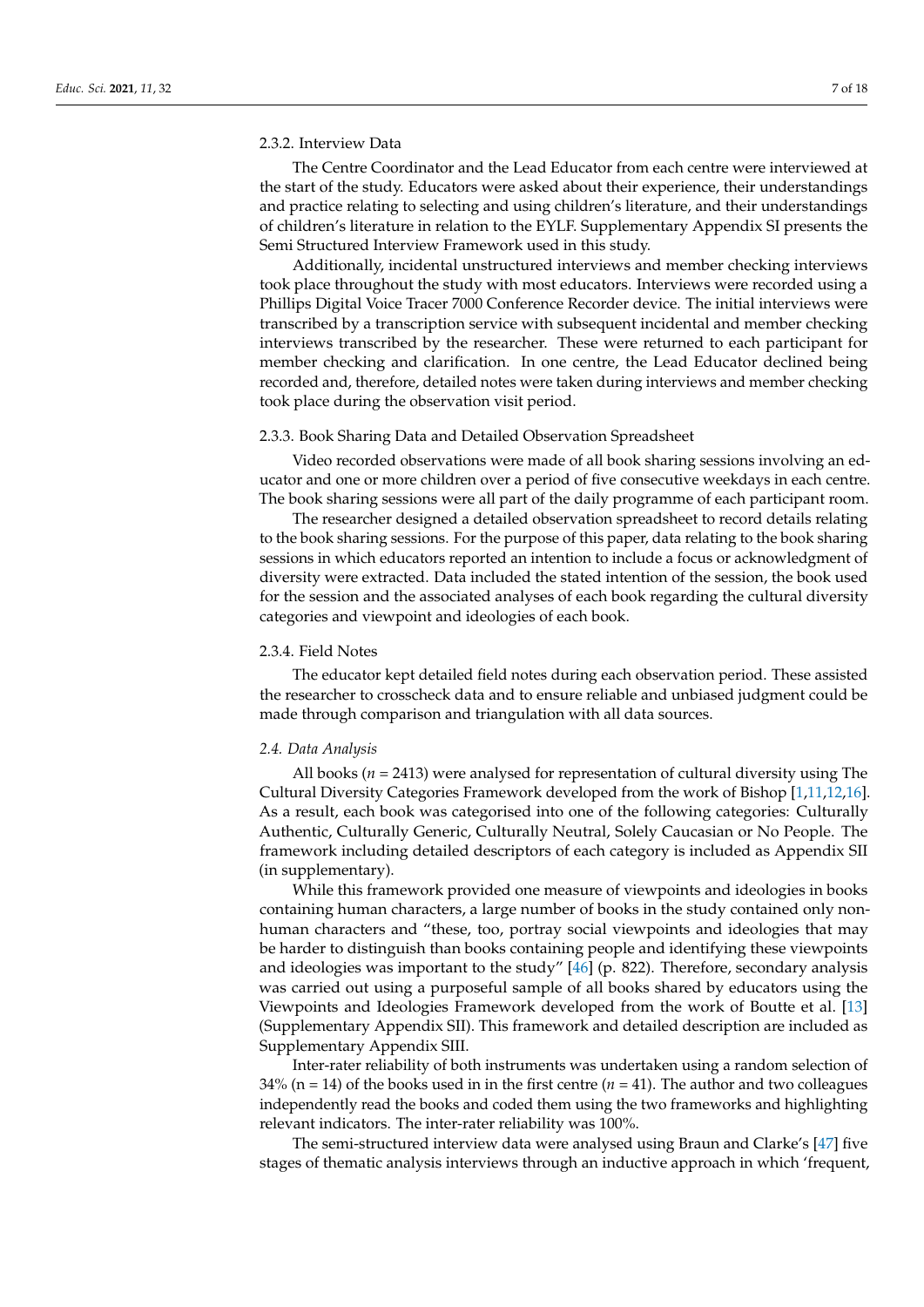dominant or significant themes inherent in raw data emerge from the application of a systematic analytical process" [\[48\]](#page-17-9).

Observation data were analysed as part of the thematic analysis already outlined in order to identify educator self-reported, documented and observed use of children's literature texts through book sharing. Where relevant, results were transformed into numerical data to enable creation of diagrams, charts and tables and allow for triangulation and comparison with other data and across contexts.

Thus, the triangulation of the data sets was undertaken throughout the analysis process during these stages to allow the identification of concepts presented in the datasets and for comparison and contrast. This allowed the researcher to synthesise the themes and interpret significant relationships and their meanings.

## **3. Results and Discussion**

Three interrelated key findings emerged from this study. First, there was limited access to books portraying inclusive and authentic cultural diversity. Second, educator understandings showed restricted understanding and/or confidence related to the selection and use of children's literature as a resource for meeting principles related to cultural diversity. Third, educator practice when using books to address diversity resulted in the "othering" of those from minority backgrounds. These themes and their relationships are discussed in this section.

#### *3.1. Limited Access to Books Portraying Inclusive and Authentic Cultural Diversity*

The books used and available to be used in all centres overwhelmingly portrayed dominant culture viewpoints and ideologies. This study found that the majority of books did not portray cultural diversity. Only 18% of the 2413 books across the four centres contained any representation of cultural diversity. Further, only 2% were classified as Culturally Authentic (See Supplementary Appendix SI). The representation of non-dominant cultural groups in the other 16% was largely stereotypical or tokenistic.

During the study, 221 books were observed being used in book sharing between educators and children. As shown in Figure [1,](#page-7-0) 20% of these contained some cultural diversity, however, only one percent of were from the Culturally Authentic category and these were all used in the same centre (Community House).

<span id="page-7-0"></span>

**Figure 1.** Cultural diversity categories of books used in the study. **Figure 1.** Cultural diversity categories of books used in the study.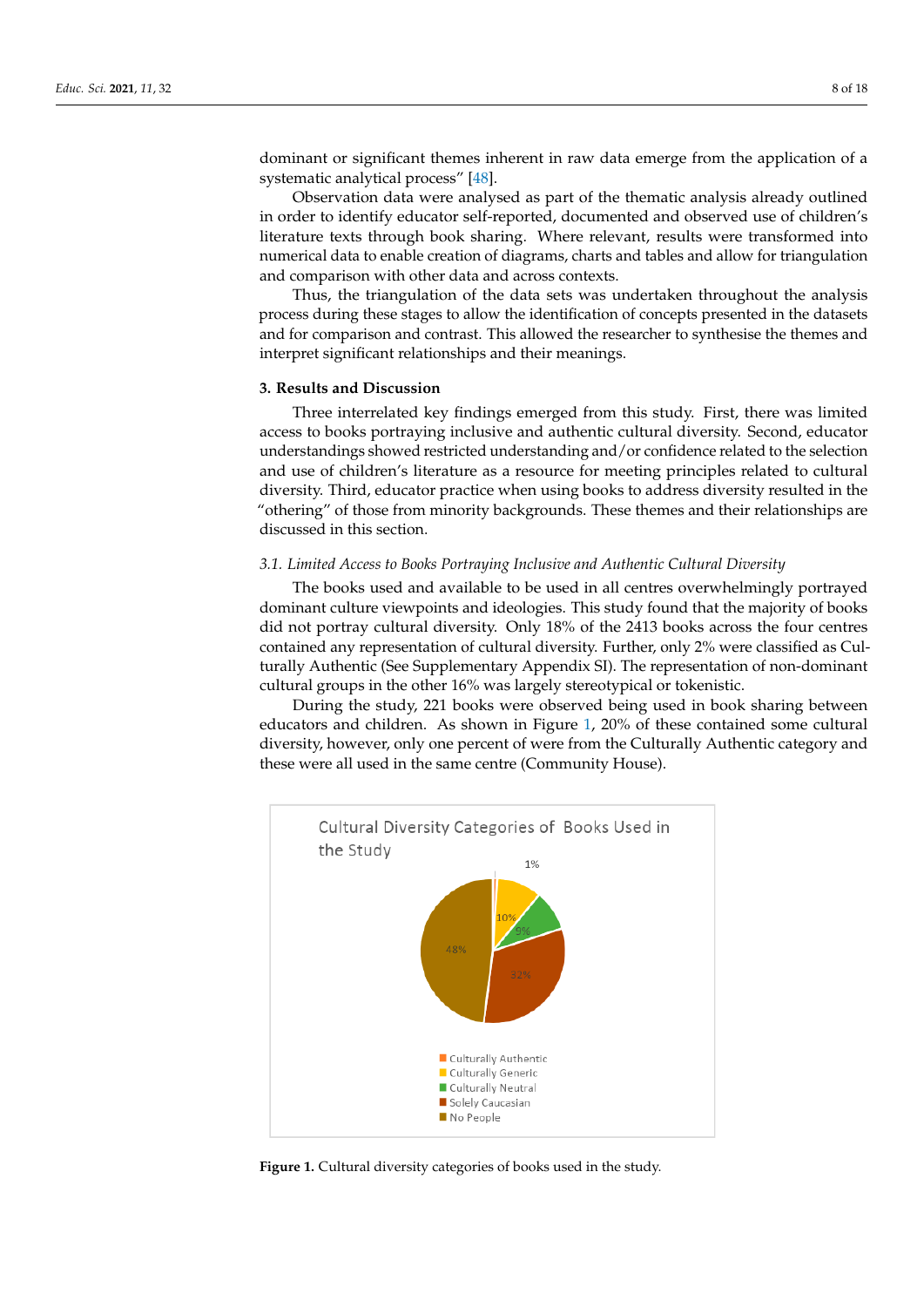In addition, the books used, as with the total collection of books, overwhelmingly In datation, the books disea, as what the total concentron of books, overwhelmingly<br>portrayed dominant culture ideologies and viewpoints (see Supplementary Appendix SII), portray of dominant candre racerogies and viewpoints (see suppremember) repertaints on  $\beta$ as has been reatively entered to your paper (removed for performance) and ideologies of the books used in the study showed that only 1% portrayed the ideologies and viewpoints of a non-dominant culture.  $\mathbf{r}$  collection both impact collection by the other findings  $\mathbf{r}$  is  $\mathbf{r}$  for  $\mathbf{r}$  and the collection by the other findings and the collection of a non-dominant culture.

portrayed dominant culture ideologies and viewpoints (see Supplementary Appendix

<span id="page-8-0"></span>



While more detail of the analysis and results of the book audit can be viewed in an associated paper (removed for peer review), it is important to note here that the limited book collection both impacted on and was impacted by the other findings and these will be discussed in the following sections.

## tempting to address the principles of diversity as described in the EYLF, but challenges *3.2. Restricted Educator Understandings and Confidence*

Overall, this study found that the educators involved were grappling with an awareness of the importance of addressing cultural diversity and their developing understanding of what this means and should look like in practice. The educators were actively attempting to address the principles of diversity as described in the EYLF, but challenges were evident. Most educators showed no evidence of considering the potential of exploring and promoting cultural diversity through the selection and use of books and demonstrated limited understandings and confidence related to them doing so. Furthermore, the evidently limited understandings and confidence extended to their selection of children's books for the specific purpose of exploring and promoting cultural diversity and, more generally, in recognition that diverse books should be an integral part of their book collections and book sharing practices.

Three patterns emerged that were related to this finding. These concerned the educators' perception of their knowledge about books related to diversity and their understandings of the issues of diversity and how these may be addressed. These patterns along with descriptions and examples are provided below.

Pattern One: We know that we do not know: Some educators reported that including books about culture and backgrounds is important but that they lacked confidence when selecting books, expressing a fear of not knowing what is authentic or "politically correct".

For example, Jill (Coordinator: Riverview) was concerned about the challenge of providing books relating to the backgrounds and cultures of all children when she said, "Will they (books) represent all the different nationalities, cultures, thoughts, family backgrounds that we have here." Sarah (Coordinator: Argyle) also spoke of these concerns: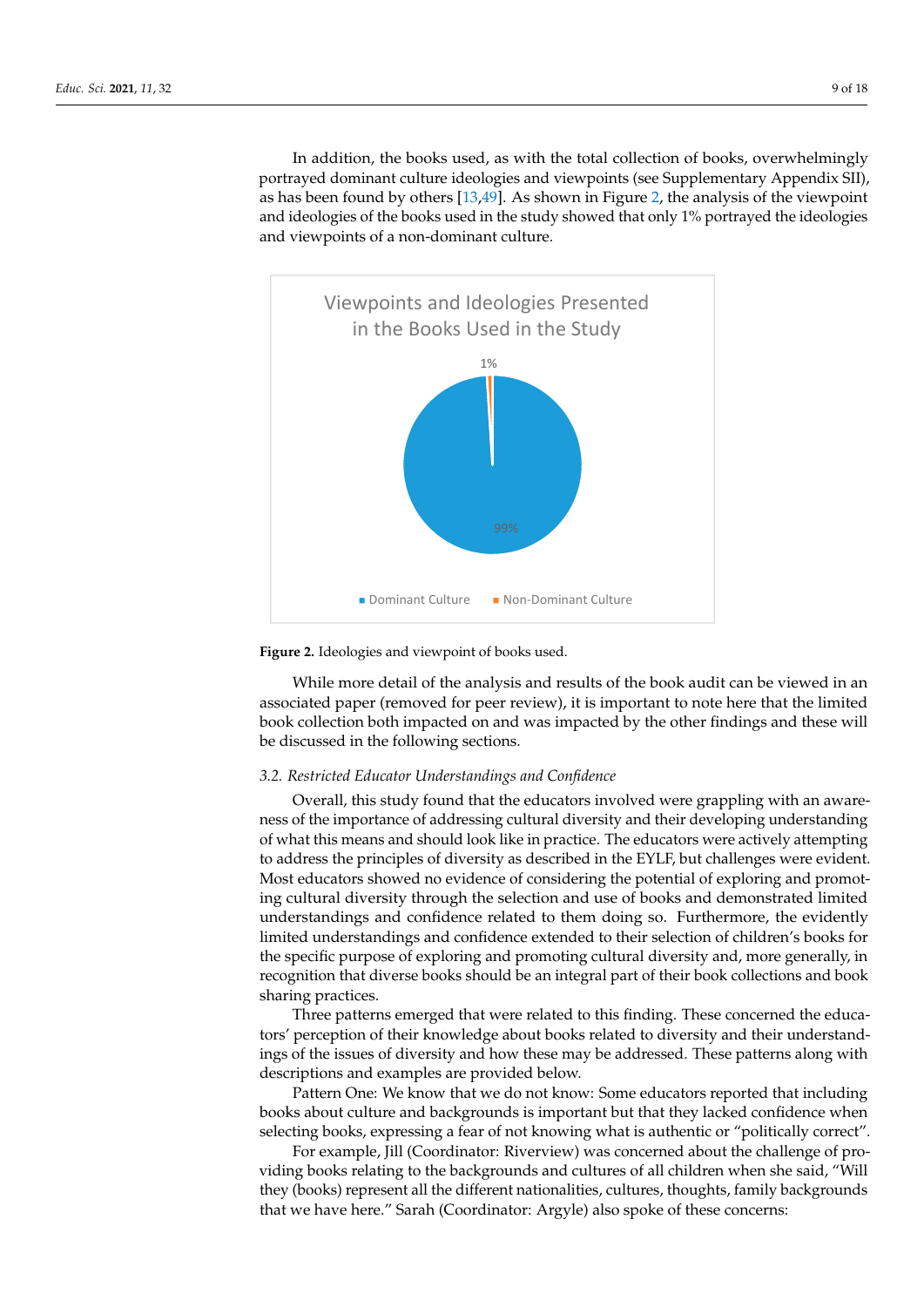"Um this is important  $\dots$  (inaudible)  $\dots$  try to cover all different cultures as well which is a bit tricky so I couldn't get lots of books that cover that but compensated with ... bit hard to know what is politically correct in the (local area) compared to other places."

Pattern Two: We know and it is about language preservation: Some educators talked about the provision and use of books to preserve or teach Aboriginal or "other" languages as meeting the requirement to include culturally diverse books. They described their fear of not being able to pronounce the words in these languages "correctly" and explained that this was why they relied on audio devices or on others with expertise in the language. Some of the educators in this category expressed the view that as children already see diversity every day, they need books that focus on language rather than those which reflect diversity more generally.

For example, Warren (Coordinator: Community House) said, "So we've recently purchased a whole range of books that focus on the Indigenous culture, particularly looking at Noongar culture and the (local) tribe which is the local community within this area." He went on to explain that he saw this as a starting point to help children explore diversity, "Which again helps the children start to explore the concept of different cultures and the diversity of people in general." Warren then expressed a belief that children in his centre were already familiar with, and understanding of, diversity:

*We are blessed in this Centre; we have so many different cultures attending this service that I mean to the children it's just second nature to see someone that you know may look different or sound different to you know* . . . *have different ways about them and I think you know books that we purchase or could look at buying, would only support that.*

Pattern Three: We know, and we have got this—it is about celebrations, difference and the special/exotic. Most participants confidently expressed the belief that the requirements related to diversity were met through selecting and using books to teach about cultural celebrations and customs with a focus on the special or exotic.

For example, Tracy (Coordinator: Dockside) was clear that educators in Dockside were expected to place a focus on cultural celebrations, "So, I say to the girls to . . . looking at different celebrations that happen through the calendar and obviously enabling children to learn a little bit more . . . ".

Alice (Lead Educator: Dockside) was very positive about her perceived success in incorporating Tracy's requirements and in doing so referred specifically to a book about celebrations around the world that had been purchased for this purpose. "So, all of those have been really successful. All our multi-cultural events have been really, really successful, so we do four a month and we . . . we just keep linking back to that book."

In summary, educators expressed a belief in the importance of giving attention to cultural diversity. When describing how this belief was enacted, the educators mostly referred to book selection and sharing that focused on celebrations, or the "different" or "special" aspects of "other" cultures. The high level of confidence with which educators talked about this contrasted noticeably with their hesitation and uncertainty when describing how they respond to children's backgrounds, being "politically correct" or pronunciation of minority group languages.

## *3.3. Book Reading Practices: The "Othering" of Those from Minority Backgrounds*

Overall, this study found that the current book sharing practice in kindergarten rooms of these four long day care centres promotes monocultural viewpoints and "othering" of minority groups.

The educators' practice was found to reinforce dominant culture ideologies and viewpoints. In the vast majority of book sharing, portrayal of themes relating to minority groups was absent and, as such, invisible, in the books used for these purposes. Table [2](#page-10-0) shows the very small amount of educator attention given to the book sharing with a focus on diversity.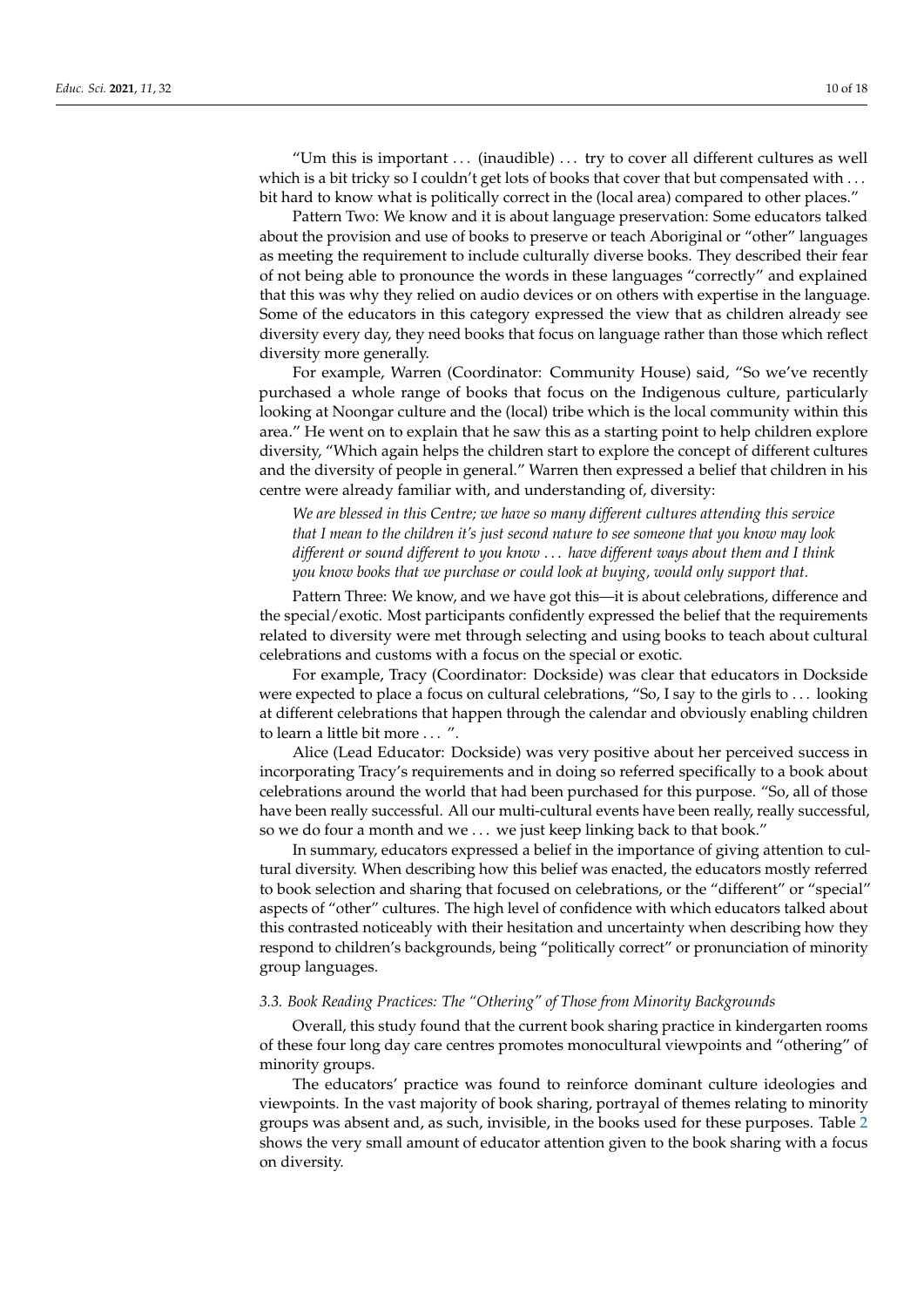| Centre          | Number Educator<br><b>Sessions Overall</b> | Number<br><b>Focused on Diversity</b> | % of Ed Time |  |
|-----------------|--------------------------------------------|---------------------------------------|--------------|--|
| Riverview       | 51                                         |                                       | 6%           |  |
| Community House | 47                                         | n                                     | 14%          |  |
| Dockside        | 29                                         | 3                                     | 7%           |  |
| Argyle          |                                            |                                       | $0\%$        |  |

<span id="page-10-0"></span>**Table 2.** Educator-led book sharing sessions and those with intentional focus on diversity.

#### 3.3.1. Book Sharing without Educator Attention to Diversity

In the sessions without an intentional focus on diversity, while there were no overtly negative viewpoints of minority cultures conveyed in educator practice, neither were there any that were positive. It could be argued that educator practice was founded on the assumption of shared understandings and that the themes explored in the books would be of interest and relevant to all children. Thus, this suggests that the lived experiences of those children from minority backgrounds were largely ignored. In the few cases among these sessions where the book used did reflect some cultural diversity, the educators focused on language development such as labelling and describing; imagination, fantasy or humour; or disposition and life lessons, with no attention given by educators to diversity. In a few of these books, a small number of non-Caucasian characters played a secondary or minor role, most often simply being present in illustrations. The presence of characters from various races can to some extent "normalise" diversity by providing children with images more likely to reflect the diversity of the playgrounds and community of the children. However, the background and incidental portrayal of minority cultures can further accentuate the key role and dominance of Caucasian characters and thus promote dominant culture perspectives. Such promotion of monocultural viewpoints contributes to the "othering" of those from minority culture backgrounds [\[26](#page-16-12)[,50,](#page-17-11)[51\]](#page-17-12).

While the educators' teaching experience varied from less than five to close to 30 years, with some having several years' experience in culturally and linguistically diverse settings, they were not found to promote culturally responsive practice when using children's books. This is in contrast to the findings of Blakeney-Williams and Daly [\[39\]](#page-17-1) who found that some experienced educators working in culturally and linguistically diverse education settings can promote inclusive practice even when using books that do not reflect diverse cultures and languages when they "help children to make connections between the ideas in picture books and their own worlds" [\[39\]](#page-17-1) (p. 49). However, the educators in this study largely assumed shared understandings of all children and did not encourage or model the making of connections to the diverse lives and backgrounds of the children.

### 3.3.2. Intentional Focus on Diversity

When educators' book sharing practice with an intentional focus on diversity was analysed, two main themes emerged. The most dominant was labelled "othering", a term also used by other researchers [\[26](#page-16-12)[,50](#page-17-11)[,51\]](#page-17-12) to describe a focus on non-dominant cultures as different, strange or exotic. The practice of "othering" was consistent with the educator understanding reported earlier of Pattern Three: We know, and we have got this—it is about celebrations, difference and the special/exotic. Interestingly, the practice of the educators who had expressed Pattern One: We know that we do not know, was among the practice that promoted "othering", suggesting that while grappling with uncertainty and developing awareness, they tended to focus on superficial notions of culture and diversity.

Another view dominated in two of the centres where Aboriginal children came from communities where a local language was spoken, and a third centre attempting to be inclusive of a Chinese speaking child and this theme was labelled "language preservation". In these centres, attention to diversity was restricted to promoting the local language, with assistance from Aboriginal language speakers and/or audio recordings of texts produced in the target language and was consistent with the educator understanding reported earlier of Pattern Two: We know and it is about language preservation.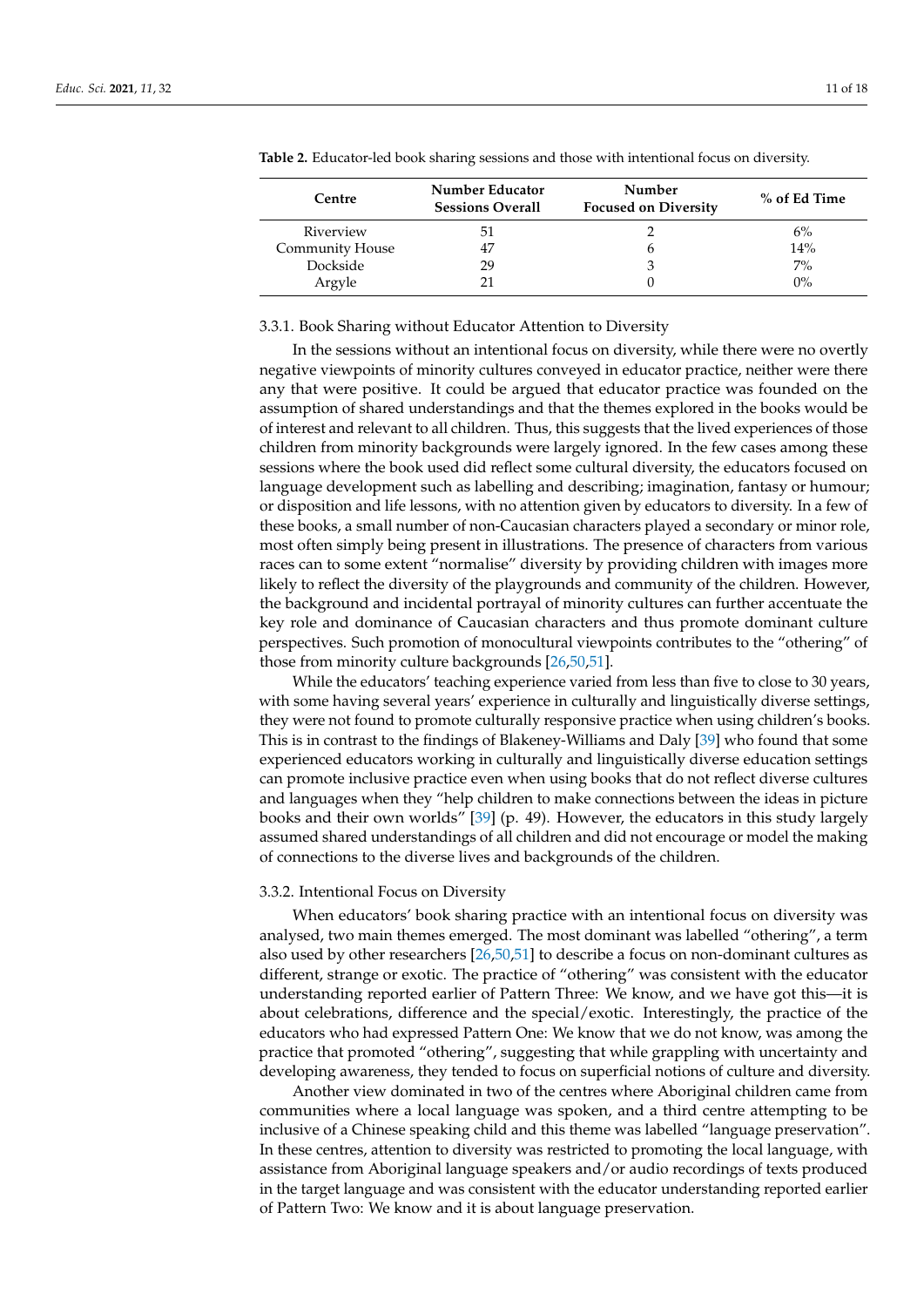Table [3](#page-11-0) gives details of the specific sessions in which educators intentionally focused on diversity. The table includes the nature of the educator focus, the associated pattern of understanding and the cultural diversity category of each book used.

**Table 3.** Details of book sharing sessions with an intentional focus on cultural diversity.

<span id="page-11-0"></span>

| Centre/Book    | Nature of<br><b>Session Focus</b> | Pattern of<br>Understanding | <b>Cultural Diversity</b><br><b>Category of Book</b> | Number of<br><b>Sessions</b> | <b>Time</b><br>(mins) | % of over-all<br><b>Ed Time</b> |
|----------------|-----------------------------------|-----------------------------|------------------------------------------------------|------------------------------|-----------------------|---------------------------------|
| Riverview/1    | special/other                     | 3                           | Generic                                              |                              | 17.50                 |                                 |
| Riverview/2    | special/other                     | 3                           | Generic                                              |                              | 9.00                  |                                 |
| <b>TOTALS</b>  |                                   |                             |                                                      |                              | 26.5                  | 6                               |
| Community/ $1$ | special/other                     | 3                           | Authentic                                            |                              | 9.00                  |                                 |
| Community/ $2$ | Language                          |                             | Authentic                                            | ◠                            | 10.00                 |                                 |
| Community/3    | language                          |                             | Authentic                                            | 3                            | 16.5                  |                                 |
| <b>TOTALS</b>  |                                   |                             |                                                      | 6                            | 25.5                  | 14.5                            |
| Dockside/1     | language                          | ∍                           | Generic                                              |                              | 3                     |                                 |
| Dockside/2     | special/other                     | 3                           | Generic                                              |                              | 8.5                   |                                 |
| Dockside/3     | language                          | 3                           | Generic                                              |                              | 9.5                   |                                 |
| <b>TOTALS</b>  |                                   |                             |                                                      | 3                            | 11.5                  | 7                               |

In the limited time that educators intentionally focused on diversity, their practice reinforced majority viewpoints and promoted the "othering" of minority groups as described earlier. This belief was reflected in an emphasis on the special, exotic or different aspects of cultures, often promoting misconceptions about "other cultures" through generalisations such as, "In Portugal they like to wear fruit on their heads" (Rhiannon: Dockside). Educators, also appeared not to consider the possible lived experience of the children in their care, preferring instead to promote further "othering" through the frequent use of terms such as "special". Thus, the practice highlighted and reinforced educators' perceptions of difference. For example, Betty in Riverside highlighted, "See he's wearing a special scarf on his head", and, "This mummy dresses differently to me or to your mummy because she comes from another country, so she wears different clothes". Betty appeared to overlook the possibility that the children might see such dress as usual in their lived experience. Such comments risk confusing or demeaning children whose family or community members wear similar clothing as part of their contemporary life. For other children, this could promote a viewpoint that those people they see in the community wearing this type of clothing are "different" or "other".

Additionally, educators made incidental reference to superficial aspects of culture such as dress, food and clothing, thus reinforcing stereotypes. These findings are similar to those of others [\[26,](#page-16-12)[52,](#page-17-13)[53\]](#page-17-14) who found that when cultural diversity is addressed or examined in classrooms, it largely remains at a superficial or perfunctory level. Such approaches fail to provide children with accurate and current information or insight into the daily lives of people from different cultures and backgrounds [\[26\]](#page-16-12).

Furthermore, educators' practice showed that while they met the EYLF requirement of "sharing the enjoyment of language and texts"  $[5]$  (p. 28), they neglected that of using books to begin "to understand and evaluate ways in which texts construct identities and create stereotypes"  $[25]$  (p. 28). It could be argued that in order to meet this requirement, educators would need to draw children's attention to the construction of stereotypes in the books they used. Rather, this study found that educators' practice actively contributed to further promotion of stereotypical viewpoints related to minority cultures.

The educators' patterns of understandings related to cultural diversity impacted on, and was reflected in, the selection of books which they saw as intentionally focused on diversity. The evidence showed that most books chosen for this purpose were classified as culturally generic; that is, they promoted dominant culture viewpoints and ideologies. As discussed earlier, this encouraged book sharing practices which contributed to the "othering" of minority groups by promoting practices and lifestyles of the minority culture as being different or special as evident in Pattern Three of educator understanding. Such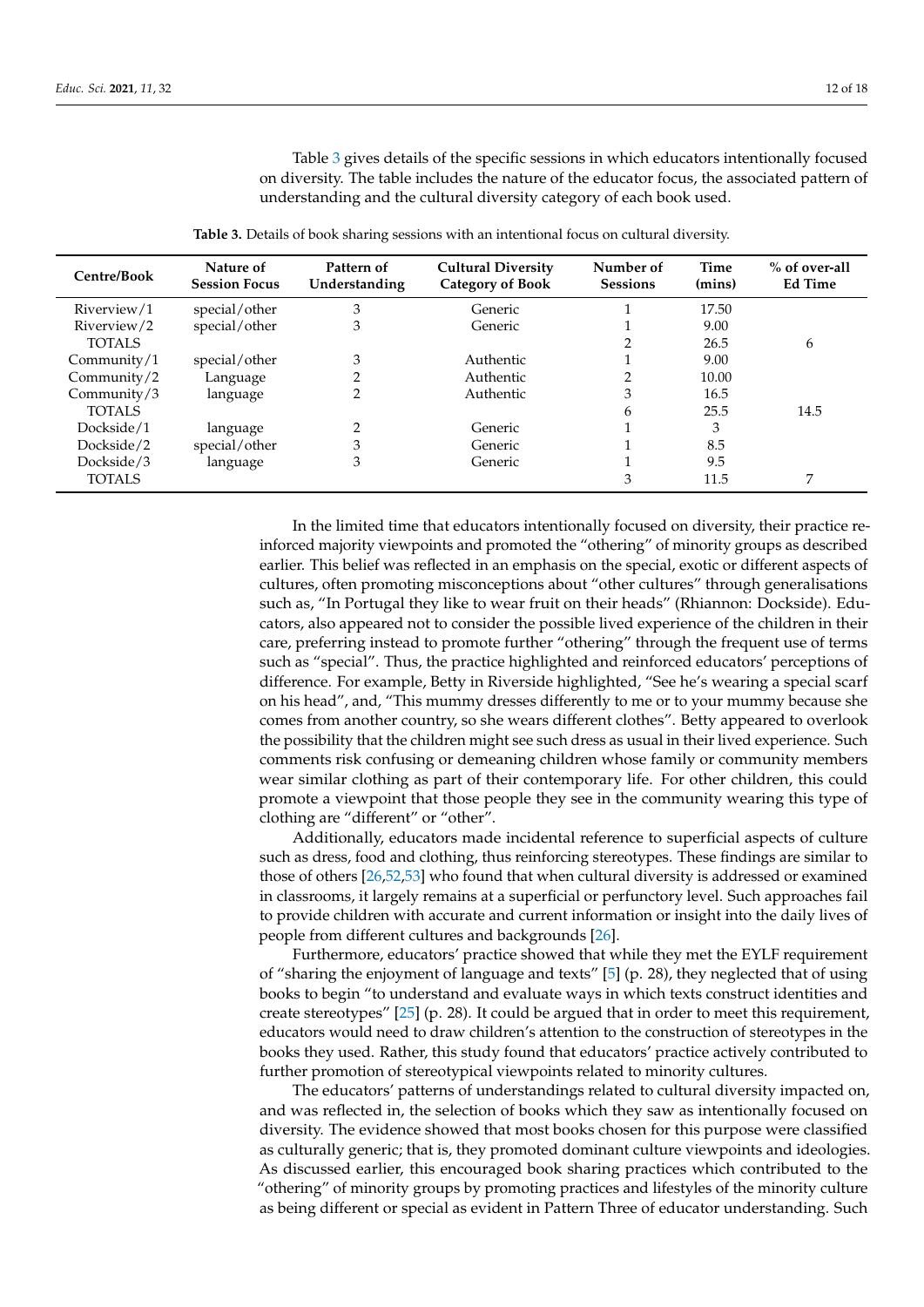evidence suggests that the type of book chosen by educators directly impacts the resulting practice when using these books, as others [\[13,](#page-16-3)[54,](#page-17-15)[55\]](#page-17-16) have found.

Even when educators used culturally authentic texts, the book sharing practice which followed reflected the "othering" of minority cultures. Such practice, consistent with Pattern Two of educator understandings, was seen where educators used culturally authentic books with the intention of preserving or acknowledging a minority group language. In these cases, educators' fear of "not getting it right" or not being "politically correct" resulted in the partial or complete transfer of responsibility for the sharing session to members of the non-dominant culture familiar with the language through the use of audio recording to "read" the story". In these sessions, educators either did not discuss the books with the children at all, thus missing an opportunity to promote principles of diversity, or defaulted to pointing out exotic aspects of the story.

These educators' intention of valuing and recognising the language backgrounds and mother tongues of some of the children in their centres showed respect [\[56\]](#page-17-17). They were well motivated in intending to support the use and preservation of local Aboriginal children's mother tongue. As shown in Table [3,](#page-11-0) the educators in Argyle did not conduct any book sharing focused on diversity themselves, these educators spoke of this being the responsibility of the local cultural group itself and this was linked to their expressed uncertainty of "getting it right". However, this centre did partner with the local Aboriginal language centre and held in their book collection culturally authentic bilingual books and accompanying audio pens from the language centre. It could be argued that this was evidence of Argyle working towards "the participation of Indigenous Australian education workers in the delivery of non-SAE, in partnership with classroom teachers who do not have non-SAE expertise" [\[56\]](#page-17-17) (p. 58). It could also be argued that the use of the specially purchased culturally authentic bilingual texts with accompanying audio recordings in Community House is evidence of a similar goal and sensitivity.

However, the apparent reluctance of the educators in both centres to use the texts beyond a narrow linguistic focus not only ignored the essential cultural context of language use, but resulted in missed opportunities to draw the majority group of monolingual English speaking children in these centres "into the multilingual and linguistically rich world of Indigenous Australian languages" [\[56\]](#page-17-17) (p. 56). It also appeared that the educators may have not recognised the opportunity for such book sharing to bring benefits to all children in the centres by encouraging critical appreciation of Aboriginal culture and tradition [\[57\]](#page-17-18). For example, in one session, Lily in Community House pointed to a character in traditional dress holding a spear and asked the children "Oh, does he look scary?" appearing to promote a stereotypical viewpoint. Additionally, she overlooked the potential of this image and the children's interest in it as an opportunity to educate the children about some Aboriginal people being hunter gatherers or their role as custodians of the land [\[57\]](#page-17-18). In this way, the practice defaulted to that of "othering".

"Othering" was seen in another example where a culturally authentic book was selected by a child and shared with an educator. While the educator, Bethany, made some attempts to help the children participating to see similarities as well as differences to the lifestyles portrayed in the book, her overall practice highlighted the "different" and "special" nature of the cultural group represented in the book. Consistent with Pattern Three, this suggests that even when using culturally authentic books, well intentioned educators may lack the understandings, beliefs and confidence needed to promote principles of diversity.

Educators' confidence about and focus on diversity appeared to be influenced by children's attention to aspects of it. For instance, Yaz (a Riverview child) pointed to a book character with similar visual features to herself and remarked, "That's me", Louise, an educator, attempted to engage her in conversation, saying "Is that you Yaz? Does she look a bit like you?" Similarly, another educator, Bethany, appeared more confident discussing similarities between minority and majority cultures when a child (Levi) drew her attention to activities or objects in the books by making connections between them and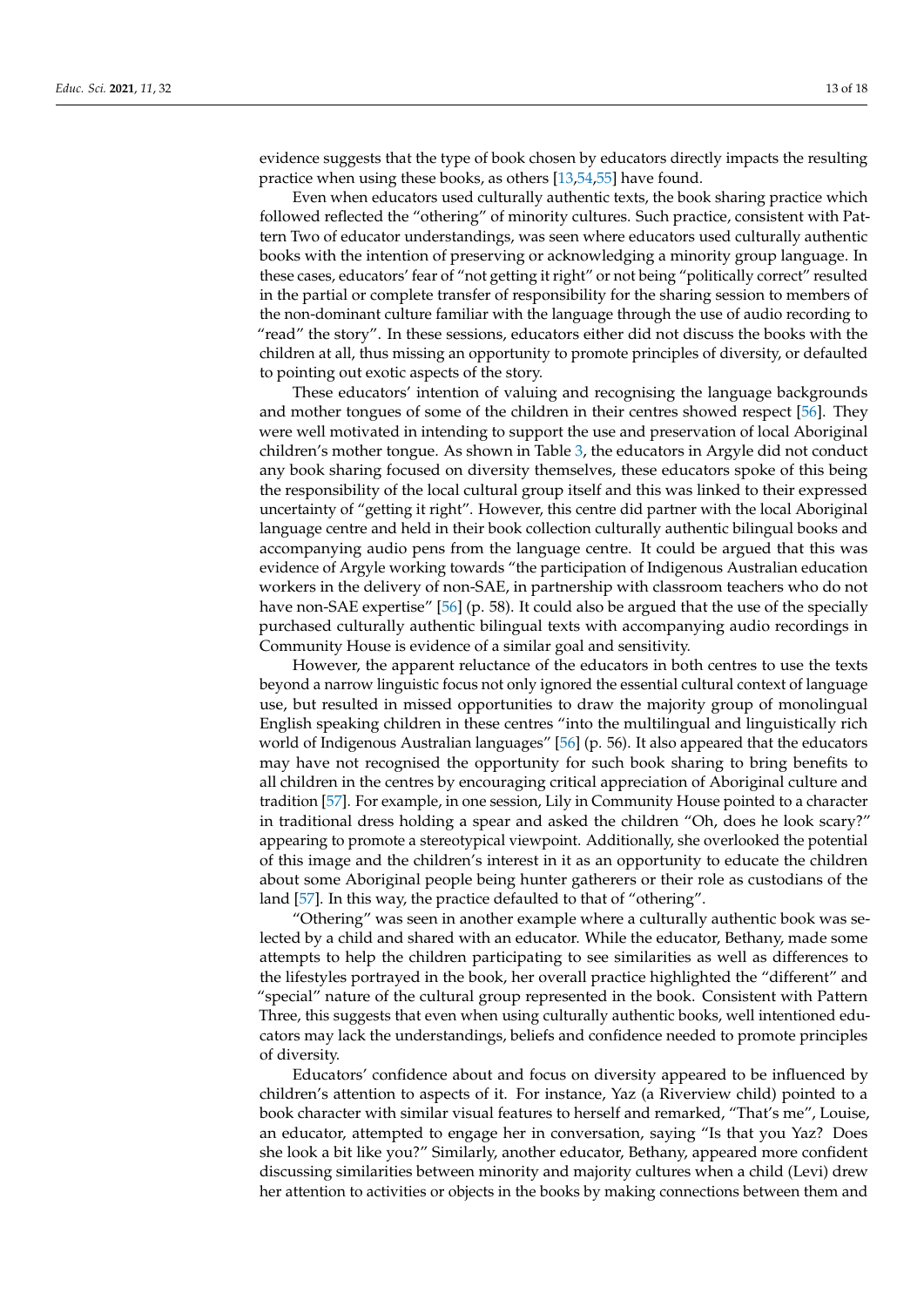what was familiar with statements such as, "It's like a toothbrush". Therefore, it appears that one possible way to address principles of diversity using literature could be to allow children's voices to be heard through giving them control of some of the talk around books. Evidence demonstrates that when educators encourage children to respond to and discuss characters, situations and events in inclusive books it "helps children to identify with their own culture, exposes children to other cultures, and opens the dialogue on issues regarding diversity" [\[8\]](#page-15-4) (p. 24). Furthermore, this engagement helps children to connect to characters which assists in developing empathy and intercultural understandings [\[10\]](#page-16-0). These types of approaches would be enhanced by access to culturally authentic books which reflected a range of cultural viewpoints, including those familiar to children attending the day care centre.

However, the lack of educator confidence and understandings related to diversity could still possibly inhibit the effectiveness of this type of approach. For instance, in Community House, Levi, twice pointed out a "black girl" in text illustrations, Bethany ignored this reference to colour, and directed attention to activities and objects represented instead. Bethany appeared to avoid or "silence" the topic of colour or race, an educator behaviour also identified by Beneke and Cheatham [\[35\]](#page-16-19). Such avoidance can contribute to a "colourblind" approach that misses opportunities to influence and develop positive attitudes towards race in children [\[58\]](#page-17-19). Furthermore, colour is one of the most divisive issues in society and failing to include or address it constitutes a "glaring omission" [\[1\]](#page-15-0) (p. 35).

Of interest in these two examples of a child drawing attention to the visual features of a character and the educators' response, is that Yaz was from a minority culture background and when she commented, "That's me," Louise appeared to be confident to attempt to discuss visual features associated with race. However, when Levi, a Caucasian child, twice pointed out and commented on a "black girl", Bethany ignored his comment, preferring to discuss other aspects such as objects and activities. There is evidence suggesting that educators may avoid talking about race and racial issues because they either believe children are too young for such discussions [\[35](#page-16-19)[,36\]](#page-16-20), or that they may have concerns that such a discussion might be considered racist in itself [\[35\]](#page-16-19). While Bethany's reason for ignoring Levi was not clear, it is possible that it could be indicative of her holding similar beliefs or concerns.

Interestingly, the contrast between the response of Louise and of Bethany suggests that educators may be more confident to talk about race when the talk is initiated by a child from a minority background. However, as there are only these two isolated examples from this study, more research is needed to investigate this aspect of practice.

## **4. Summary**

In summary, this study identified key concerns regarding the availability and use of children's literature to address principles of diversity. The children in this study had limited access to books portraying inclusive and authentic cultural diversity; this was related to and impacted by educators' restricted understanding and confidence regarding the selection and use of children's literature as a resource for meeting principles related to cultural diversity. The interrelationships of the limited book collections and the educator understandings resulted in practice that "othered" those from minority backgrounds.

## **5. Conclusions**

This study has identified practice that consistently promotes monocultural viewpoints and the "othering" of those from minority cultural backgrounds. The potential impact on all children is of concern. For children to develop a strong sense of identity and an understanding and respect for others, it is important for them to see their own culture and those of others represented in authentic and contemporary ways and in multiple books [\[1,](#page-15-0)[13,](#page-16-3)[17,](#page-16-2)[59\]](#page-17-20). The findings of this study indicate that such practice is currently absent or severely limited. Further, evidence suggests that children from dominant cultures can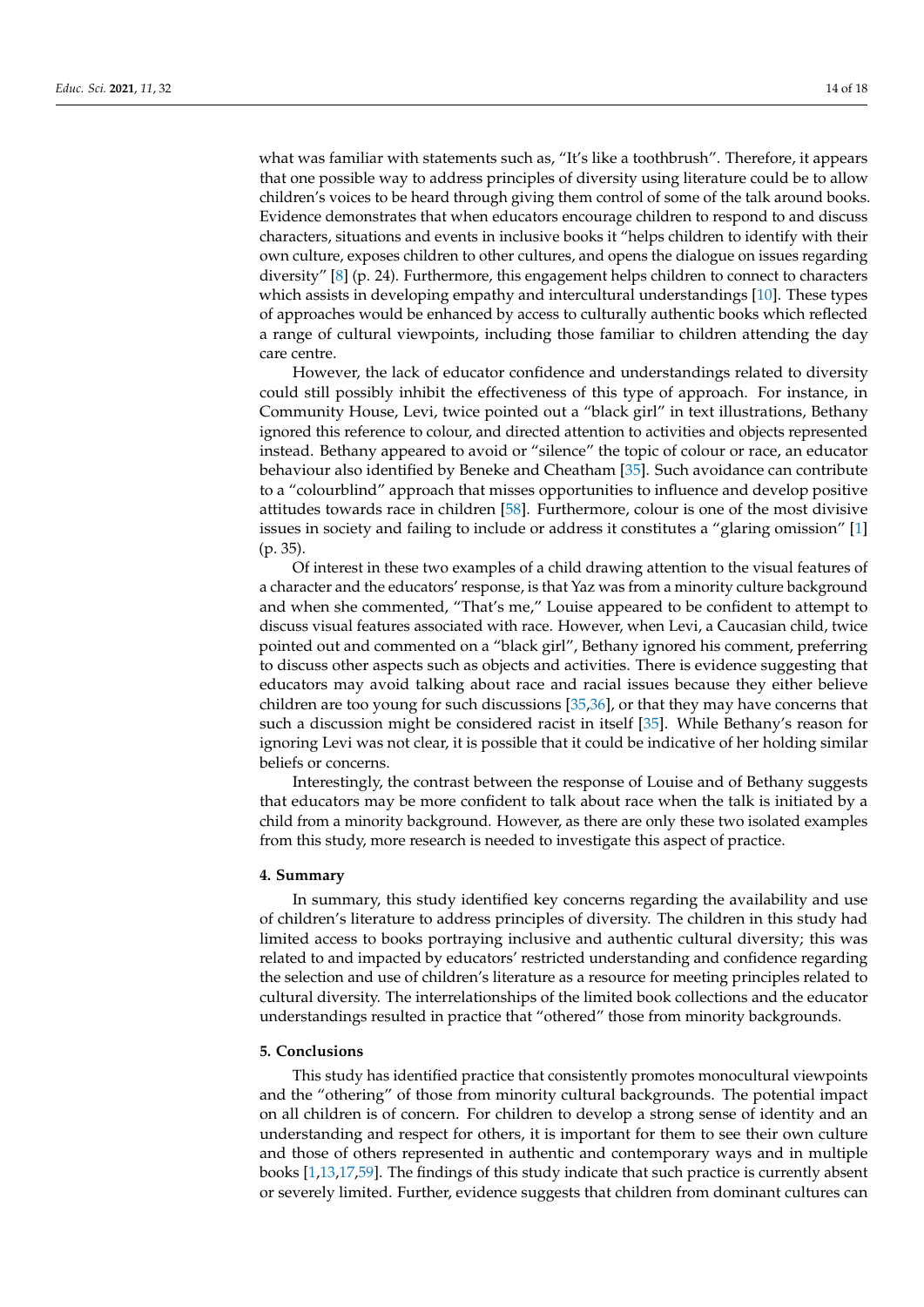develop an inflated sense of importance when the consistent promotion of monocultural viewpoints leads to a sense of 'White' being normal and of greater value [\[1,](#page-15-0)[35](#page-16-19)[,59\]](#page-17-20). Such attitudes can, in turn, contribute to prejudice and discrimination.

## **6. Recommendations**

The findings of this study have implications for early childhood educators and for those who train educators, develop policy, design, implement and accredit curriculum and recommend practice. In order to see changes that will result in more effective use of children's literature to address and meet principles of diversity, several factors need to be addressed.

The nature of the book collections needs to be more inclusive and representative of the diversity in our society. In particular, the inclusion of more culturally authentic texts is required. This will require improved training and the development of guidelines for educators to assist them to recognise and select culturally authentic books suited to their purpose. Access to suitable texts has additional implications for the publishing industry where greater awareness of and attention to the demands of diversity may be needed to encourage publication of culturally authentic books which reflect Australia's diversity and are suitable for this age group. Those who select and promote books for educational institutions should also have access to appropriate training where it is required. Improved access to quality culturally authentic children's literature is important if the principles of diversity that lie at the heart of Australian education policy are to be achieved.

Educator understandings related to valuing and addressing diversity principles need to be developed. Findings from this study clearly indicate that educators' current understanding and attitudes towards addressing diversity principles are not conducive to effective practice. Educators may need access to further training in cultural competency to address this need. Such training should include the selection and use of authentic culturally diverse books. One way to address this is for the education of childcare educators to include both cultural training and exploration of authentic multicultural children's literature to assist in building their cultural and intercultural understandings and competencies. This will assist in their preparation for working with children from diverse backgrounds as well as supporting them in the selection and use of this type of literature in educational settings. Such training is likely to lead to improved understandings and confidence that could translate into practices that would benefit all children.

#### **7. Limitations**

Although the researcher followed consistent and recommended protocols and used research informed measures to ensure a robust study, there were still some limitations. First, the use of kindergarten rooms in long day care centres, although providing the benefit of examining contexts which operate under similar structures, guidelines and policies, limited the sample as other kindergarten contexts such as those which were school or community based were not included. Therefore, the findings may not be as generalisable or transferable as they might have been had the sample included a more diverse range of kindergarten contexts.

Second, the relatively small size of the sample (21 educators from four centres) necessarily limits the generalisability of the findings. It could be argued, however, that the rigor of the study allows for implications to be relevant to similar contexts.

Finally, the observation period of five days in each context provided a snapshot of practice in each of these contexts and there is a possibility that this may not be indicative of the longer term and regular practices in these centres.

### **8. Future Research**

Given the scope, limitations and findings of this study, recommendations can be made for future research which may provide deeper insights into how children's literature is, and can be used, to promote principles of diversity. Further studies could take the research into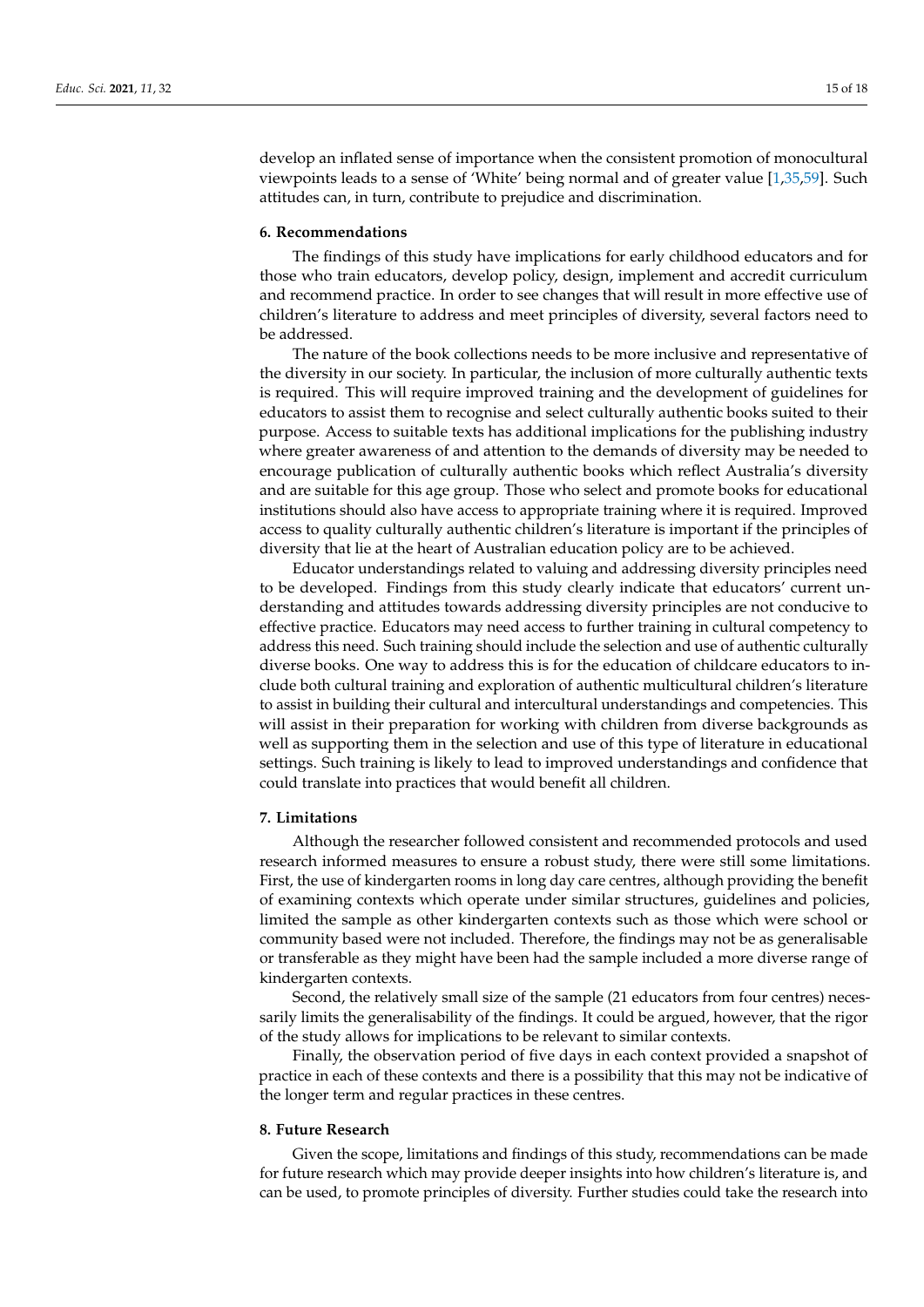differing educational contexts, including community and school-based kindergartens as well as other early learning environments such as early childhood classrooms in primary schools. Such research could also extend into longer time periods to gain insight into whether the findings in this study are indicative of longer term practice. Larger scale studies may provide more extensive data which would present a more extended picture.

Since this study was undertaken, some positive signs have emerged through movements such as the We Need Diverse Books Movement [\[60\]](#page-17-21) and the publication and promotion of resources such as the Cultural Diversity Database [\[61\]](#page-17-22) by the National Centre for Australian Children's Literature, with similar databases also available in other countries. Further research could investigate whether and to what extent these initiatives are impacting the use of children's literature to address principles of diversity.

Further studies should consider including the voices of children and their families to provide access to their emic perspectives.

In addition, studies that investigate other ways in which educators are addressing or promoting principles of cultural diversity would add valuable insight into how educators are supporting development and valuing of children's diverse backgrounds and identities.

Finally, this paper makes an important contribution to the field regarding the ways in which diversity is being addressed through book sharing in the participating centres. Other important outcomes of the larger study regarding the broader nature of book sharing in participating long day care centres are presented in another paper [\[62\]](#page-17-23).

**Supplementary Materials:** The following are available online at [https://www.mdpi.com/2227-710](https://www.mdpi.com/2227-7102/11/1/32/s1) [2/11/1/32/s1,](https://www.mdpi.com/2227-7102/11/1/32/s1) Appendix SI Semi-Structured Interview Framework; Appendix SII: Cultural Diversity Categories Framework; Appendix SIII Viewpoints and Ideologies Framework.

**Funding:** Helen Adam acknowledges and expresses her gratitude to both Edith Cowan University and the Australian Department of Education and Training for the support of the Collaborative Research Network Fellowship awarded to support the doctoral study from which the data from this paper was drawn.

**Institutional Review Board Statement:** The ECU Human Research Ethics Committee (HREC) has granted ethics approval for this research project. In granting approval, the HREC has determined that the research project meets the requirements of the *National Statement on Ethical Conduct in Human Research*. Project number 10741 ADAM.

**Informed Consent Statement:** Informed consent was obtained from all subjects involved in the study.

**Data Availability Statement:** Underlying data, analysis and reporting can be accessed through Helen Adam' thesis: Cultural Diversity and Children's Literature: Kindergarten Educators' Practices to Support <https://ro.ecu.edu.au/theses/2245/Principles> of Cultural Diversity through Book Sharing.

**Conflicts of Interest:** The author declares no conflict of interest.

#### **References**

- <span id="page-15-0"></span>1. Bishop, R.S. Selecting literature for a multicultural curriculum. In *Using Multi-Ethnic Literature in the K-8 Classroom*; Harris, V.J., Ed.; Christopher-Gordon: Norwood, MA, USA, 1997; pp. 1–20.
- 2. Hickling-Hudson, A. 'White', 'Ethnic' and 'Indigenous': Pre-service teachers reflect on discourses of ethnicity in Australian culture. *Policy Futures Educ.* **2005**, *3*, 340–358. [\[CrossRef\]](http://doi.org/10.2304/pfie.2005.3.4.340)
- <span id="page-15-5"></span>3. McNaughton, G. Silences and sub-texts of immigrant and non-immigrant children. *Child. Educ.* **2001**, *78*, 30–36. [\[CrossRef\]](http://doi.org/10.1080/00094056.2001.10521683)
- 4. Nieto, S. *Affirming Diversity*, 3rd ed.; Longman Publishing Group: New York, NY, USA, 2000.
- <span id="page-15-1"></span>5. Nieto, S. On Becoming Sociocultural Mediators. Teaching Works: Working Papers. Available online: [http://www.teachingworks.](http://www.teachingworks.org/images/files/TeachingWorks_Nieto.pdf) [org/images/files/TeachingWorks\\_Nieto.pdf](http://www.teachingworks.org/images/files/TeachingWorks_Nieto.pdf) (accessed on 4 November 2017).
- <span id="page-15-2"></span>6. Sylva, K.; Siraj-Blatchford, I.; Taggart, B. *Assessing Quality in the Early Years: Early Childhood Environment Rating Scale*; Trentham Books Limited: Staffordshire, UK, 2006.
- <span id="page-15-3"></span>7. Souto-Manning, M. Negotiating culturally responsive pedagogy through multicultural children's literature: Towards critical democratic literacy practices in a first grade classroom. *J. Early Child. Lit.* **2009**, *9*, 50–74. [\[CrossRef\]](http://doi.org/10.1177/1468798408101105)
- <span id="page-15-4"></span>8. Colby, S.A.; Lyon, A.F. Heightening awareness about the importance of using Multicultural literature. *Multicult. Educ.* **2004**, *11*, 24.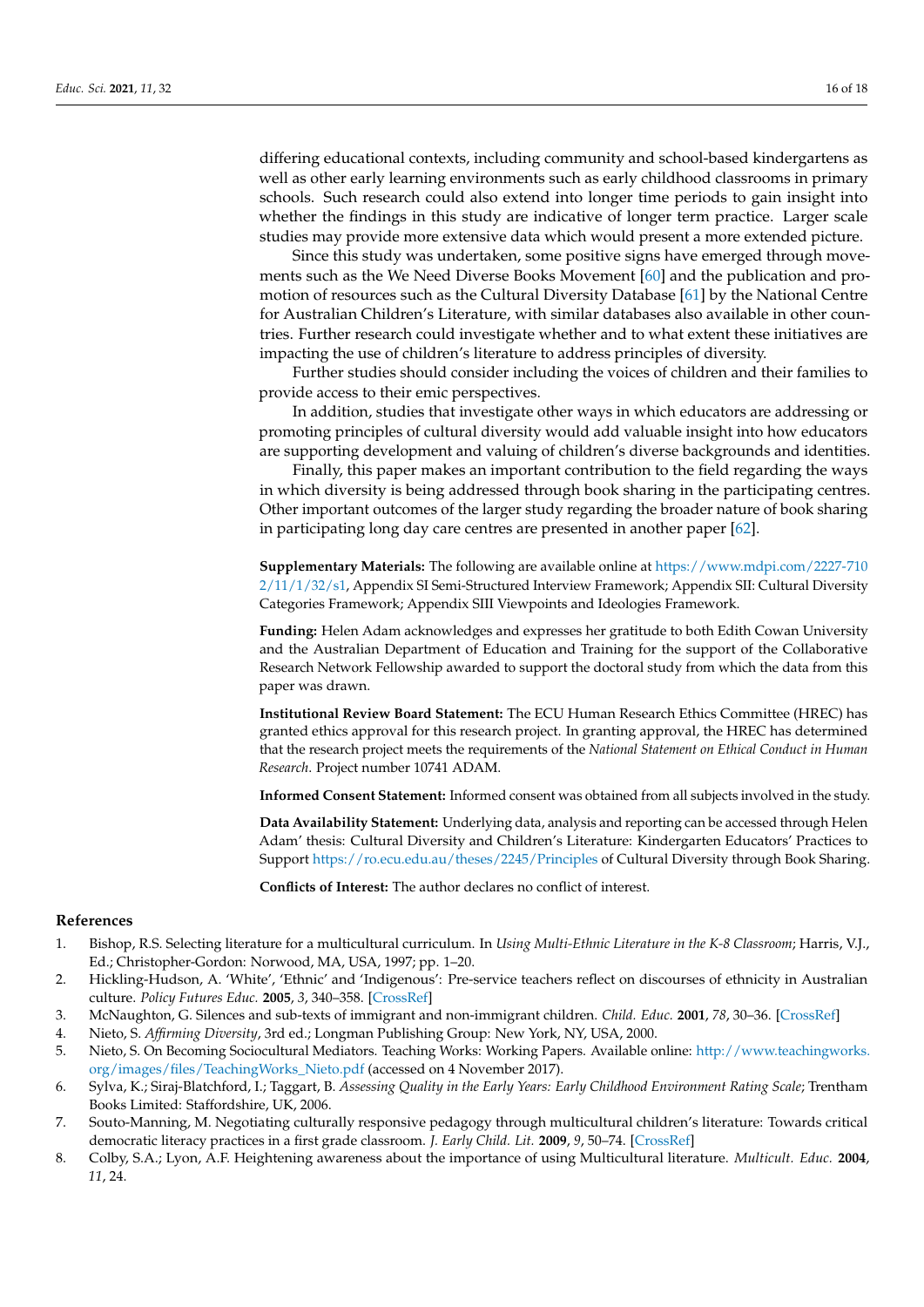- 9. Harper, L.J.; Brand, S.T. More alike than different: Promoting respect through multicultural books and literacy strategies. *Child. Educ.* **2010**, *86*, 224–233. [\[CrossRef\]](http://doi.org/10.1080/00094056.2010.10523153)
- <span id="page-16-0"></span>10. Klefstad, J.M.; Martinez, K.C. Promoting Young Children's Cultural Awareness and Appreciation through Multicultural Books. *YC Young Child.* **2013**, *68*, 74–78.
- <span id="page-16-1"></span>11. Bishop, R.S. Multicultural literature for children: Making informed choices. In *Teaching Multicultural Literature in Grades K-8*; Harris, V.J., Ed.; Christopher-Gordon: Norwood, MA, USA, 1993; pp. 1–19.
- <span id="page-16-22"></span>12. Bishop, R.S. Reflections on the development of African American literature. *J. Child. Lit.* **2012**, *38*, 5–13.
- <span id="page-16-3"></span>13. Boutte, G.S.; Hopkins, R.; Waklatsi, T. Perspectives, voices, and worldviews in frequently read children's books. *Early Educ. Dev.* **2008**, *19*, 941–962. [\[CrossRef\]](http://doi.org/10.1080/10409280802206643)
- 14. Koss, M.D.; Daniel, M.C. Valuing the Lives and Experiences of English Learners: Widening the Landscape of Children's Literature. *TESOL J.* **2018**, *9*, 431–454. [\[CrossRef\]](http://doi.org/10.1002/tesj.336)
- 15. Lowery, R.; Sabis-Burns, D. From borders to bridges: Making cross-cultural connections through multicultural literature. *Multicult. Educ.* **2007**, *14*, 50.
- <span id="page-16-23"></span>16. Sims, R. *Shadow and Substance: African-American Experience in Contemporary Children's Fiction*; National Council of Teachers of English: Urbana, IL, USA, 1982.
- <span id="page-16-2"></span>17. Souto-Manning, M.; Rabadi-Raol, A.; Robinson, D.; Perez, A. What Stories Do My Classroom and Its Materials Tell? Preparing Early Childhood Teachers to Engage in Equitable and Inclusive Teaching. *Young Except. Child.* **2019**, *22*, 62–73. [\[CrossRef\]](http://doi.org/10.1177/1096250618811619)
- <span id="page-16-6"></span>18. Adam, H.; Barratt-Pugh, C.; Haig, Y. Book collections in long day care: Do they reflect racial diversity? *Australas. J. Early Child.* **2017**, *42*, 88–96. [\[CrossRef\]](http://doi.org/10.23965/AJEC.42.2.11)
- <span id="page-16-4"></span>19. Stallworth, B.; Gibbons, L.; Fauber, L. It's not on the list: An exploration of teacher perspectives on using multicultural literature. *J. Adolesc. Adult Lit.* **2006**, *49*, 478–489. [\[CrossRef\]](http://doi.org/10.1598/JAAL.49.6.3)
- <span id="page-16-5"></span>20. Adam, H.; Barratt-Pugh, C. The Challenge of Monoculturalism—What books are educators sharing with children and what messages do they send? *Aust. Educ. Res.* **2020**, *47*, 815–836. [\[CrossRef\]](http://doi.org/10.1007/s13384-019-00375-7)
- <span id="page-16-7"></span>21. Boutte, G.S.; Lopez-Robertson, J.; Powers-Costello, E. Moving Beyond Colorblindness in Early Childhood Classrooms. *Early Child. Educ. J.* **2011**, *39*, 335–342. [\[CrossRef\]](http://doi.org/10.1007/s10643-011-0457-x)
- <span id="page-16-8"></span>22. *Deakin University Definitions*; Deakin University: Melbourne, Australia, 2019. Available online: [http://www.deakin.edu.au/](http://www.deakin.edu.au/equity-diversity/definitions.php) [equity-diversity/definitions.php](http://www.deakin.edu.au/equity-diversity/definitions.php) (accessed on 14 November 2019).
- <span id="page-16-9"></span>23. Office of the High Commissioner for Human Rights. *United Nations Human Rights*; 1989. Available online: [http://www.ohchr.](http://www.ohchr.org/EN/ProfessionalInterest/Pages/CRC.aspx) [org/EN/ProfessionalInterest/Pages/CRC.aspx](http://www.ohchr.org/EN/ProfessionalInterest/Pages/CRC.aspx) (accessed on 14 November 2019).
- <span id="page-16-10"></span>24. Australian Children's Education and Care Quality Authority. *Education and Care Services National Law and Regulations*; 2012. Available online: <https://www.acecqa.gov.au/nqf/national-law-regulations/national-regulations> (accessed on 14 November 2020).
- <span id="page-16-11"></span>25. Department of Education Employment and Workplace Relations [DEEWR]. *Belonging, Being and Becoming: The Early Years Learning Framework for Australia*; Australian Government Department of Education, Employment and Workplace Relations: Barton, Australia, 2009.
- <span id="page-16-12"></span>26. Buchori, S.; Dobinson, T. Diversity in teaching and learning: Practitioners' perspectives in a multicultural early childhood setting in Australia. *Australas. J. Early Child.* **2015**, *40*, 71–79. [\[CrossRef\]](http://doi.org/10.1177/183693911504000110)
- <span id="page-16-13"></span>27. Robinson, K.H.; Jones-Diaz, C. *Diversity and Difference in Early Childhood Education: Issues for Theory and Practice*; Open University Press: New York, NY, USA, 2006.
- <span id="page-16-14"></span>28. Souto-Manning, M.; Mitchell, C.H. The role of action research in fostering culturally-responsive practices in a preschool classroom. *Early Child. Educ. J.* **2009**, *37*, 269–277. [\[CrossRef\]](http://doi.org/10.1007/s10643-009-0345-9)
- 29. McInerney, D.M. Teacher Attitudes to Multicultural Curriculum Development. *Aust. J. Educ.* **1987**, *31*, 129–144. [\[CrossRef\]](http://doi.org/10.1177/000494418703100202)
- 30. Amigo, M.F. Liminal but Competent: Latin American Migrant Children and School in Australia. *Child Stud. Divers. Contexts* **2012**, *2*, 61–75. [\[CrossRef\]](http://doi.org/10.5723/csdc.2012.2.1.061)
- <span id="page-16-15"></span>31. Apfelbaum, E.P.; Norton, M.I.; Sommers, S.R. Racial Color Blindness: Emergence, Practice, and Implications. *Curr. Dir. Psychol. Sci.* **2012**, *21*, 205. [\[CrossRef\]](http://doi.org/10.1177/0963721411434980)
- <span id="page-16-16"></span>32. Ito, T.A.; Urland, G.R. Race and gender on the brain: Electrocortical measures of attention to the race and gender of multiply categorizable individuals. *J. Personal. Soc. Psychol.* **2003**, *8*, 616–626. [\[CrossRef\]](http://doi.org/10.1037/0022-3514.85.4.616) [\[PubMed\]](http://www.ncbi.nlm.nih.gov/pubmed/14561116)
- <span id="page-16-17"></span>33. Bar-Haim, Y.; Ziv, T.; Lamy, D.; Hodes, R.M. Nature and Nurture in Own-Race Face Processing. *Psychol. Sci.* **2006**, *17*, 159–163. [\[CrossRef\]](http://doi.org/10.1111/j.1467-9280.2006.01679.x) [\[PubMed\]](http://www.ncbi.nlm.nih.gov/pubmed/16466424)
- <span id="page-16-18"></span>34. Schofield, J.W. The colourblind perspective in schools: Causes and consequences. In *Multicultural Education: Issues and Perspectives*; Banks, J.A., McGee, C.A., Eds.; Wiley: New York, NY, USA, 2007; pp. 271–295.
- <span id="page-16-19"></span>35. Beneke, M.R.; Cheatham, G.A. Race talk in preschool classrooms: Academic readiness and participation during shared-book reading. *J. Early Child. Lit.* **2019**, *19*, 107–133. [\[CrossRef\]](http://doi.org/10.1177/1468798417712339)
- <span id="page-16-20"></span>36. Whittingham, C.E.; Hoffman, E.B.; Rumenapp, J.C. "It ain't 'nah' it's 'no'": Preparing preschoolers for the language of school. *J. Early Child. Lit.* **2018**, *18*, 465–489. [\[CrossRef\]](http://doi.org/10.1177/1468798416674254)
- <span id="page-16-21"></span>37. Colombo, M.W. Empathy and cultural competence: Reflections from teachers of culturally diverse children. *Beyond J. Young Child.* **2005**, 1–8. Available online: <https://currikicdn.s3-us-west-2.amazonaws.com/resourcedocs/55c33b99d7b6c.pdf> (accessed on 14 November 2020).